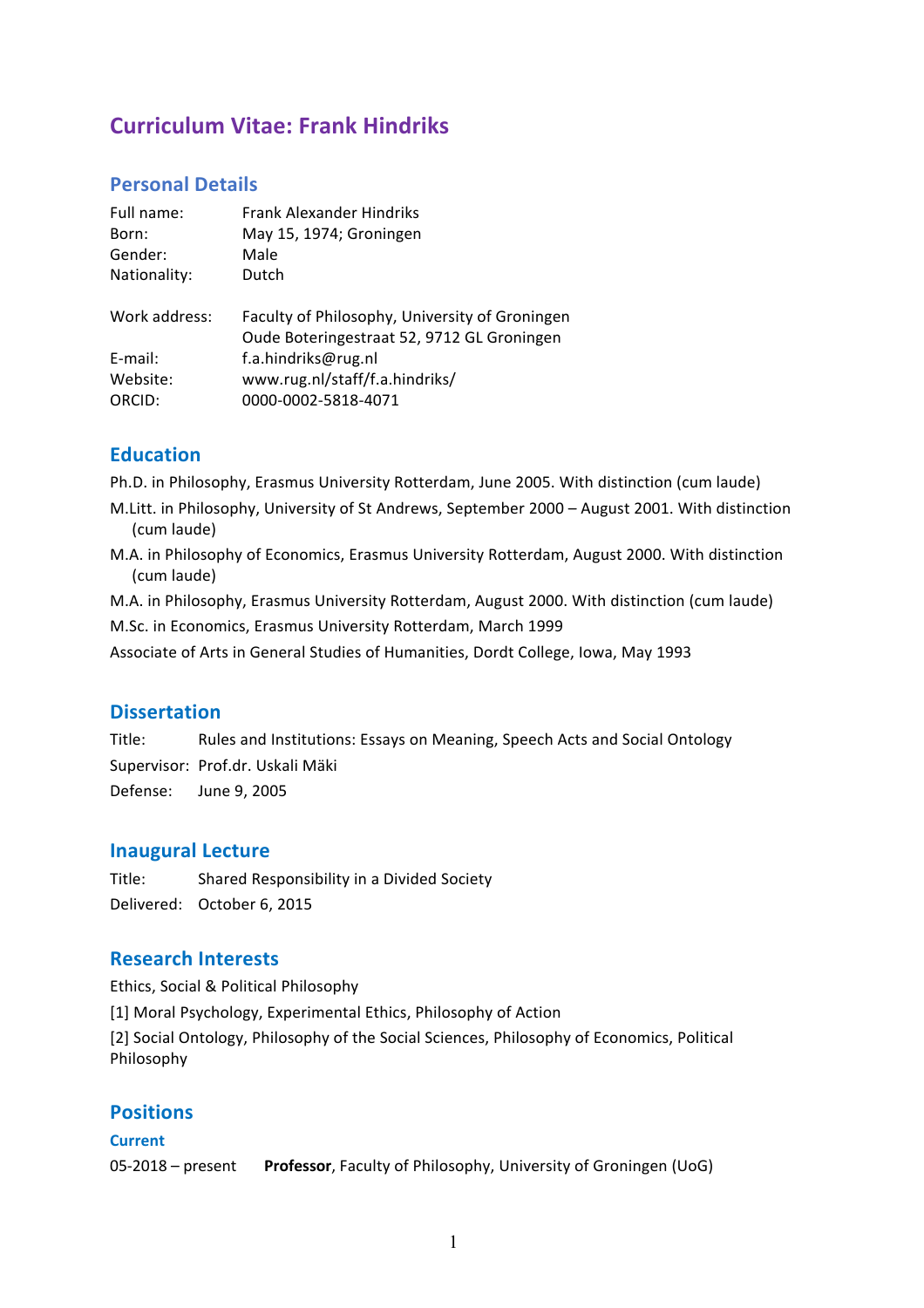#### **Past Academic**

| $01 - 2014 - 04 - 2018$              | Professor (adjunct hoogleraar), Faculty of Philosophy, UoG                                                                                                                                  |
|--------------------------------------|---------------------------------------------------------------------------------------------------------------------------------------------------------------------------------------------|
| $03 - 2013 - 12 - 2013$              | Associate Professor, Faculty of Philosophy, UoG                                                                                                                                             |
| $09 - 2012 - 12 - 2015$              | Residential Fellow of the TINT Centre of Excellence in the Philosophy of the<br>Social Sciences, Department of Political and Economic Studies, University of<br>Helsinki (one month a year) |
| $09 - 2008 - 02 - 2013$              | Assistant Professor. Faculty of Philosophy, UoG                                                                                                                                             |
| $08 - 2005 - 06 - 2008$              | Postdoc, Faculty of Philosophy, UoG                                                                                                                                                         |
| $06 - 2001 - 05 - 2005$<br>Rotterdam | <b>PhD student</b> at the Faculty of Philosophy of the Erasmus University                                                                                                                   |
| $04-1997-12-1999$                    | Student-assistant of Professor Uskali Mäki at the Faculty of Philosophy of the<br>Erasmus University Rotterdam                                                                              |
| <b>Past Non-Academic</b>             |                                                                                                                                                                                             |
| $01 - 2000 - 08 - 2000$              | Guest researcher at CPB Netherlands Bureau for Economic Policy Analysis.<br>Department of Institutional Analysis, Competition and Regulation unit                                           |
| $02 - 1999 - 08 - 2000$              | Junior Researcher at EIM Small Business Research and Consultancy,<br>Department of Strategic Research                                                                                       |
| $01-1998 - 01-1999$                  | Apprentice at EIM Small Business Research and Consultancy                                                                                                                                   |
| $07-1996 - 06-1997$                  | Student-assistant at the Ministry of Economic Affairs, Department of<br><b>Economic Policy</b>                                                                                              |

# **Administration and Management**

| $09-2021$ – present     | Head of the Department of Ethics, Social and Political Philosophy                                                                   |
|-------------------------|-------------------------------------------------------------------------------------------------------------------------------------|
| $01 - 2018 - 08 - 2021$ | Director of the the Centre for Philosophy, Politics and Economics (PPE)                                                             |
| $09 - 2015 - 01 - 2017$ | University Committee of Scientific Affairs                                                                                          |
| $01 - 2014 - 08 - 2016$ | Academic Director of the Philosophy, Politics and Economics (PPE) track of<br>the University College of the University of Groningen |
| $01 - 2014 - 11 - 2016$ | Research Ethics Committee of the Faculties of Arts, Philosophy, and Theology<br>and Religious Studies                               |
| $09 - 2013 - 12 - 2017$ | Head of the Department of Ethics, Social and Political Philosophy                                                                   |
| $01 - 2012 - 08 - 2013$ | Head of the Department of Ethics                                                                                                    |
| $09 - 2011 - 08 - 2015$ | Coordinator of the philosophy track of the Master's Honours College<br>program                                                      |
| $09 - 2011 - 08 - 2014$ | <b>Board of Examiners</b>                                                                                                           |
| $09 - 2011 - 08 - 2013$ | <b>Faculty Council</b>                                                                                                              |
| $08 - 2009 - 08 - 2012$ | Research Master Coordinator                                                                                                         |
| $09 - 2001 - 05 - 2005$ | Assistant Director of the Erasmus Institute for Philosophy and Economics<br>(EIPE) at the Erasmus University Rotterdam.             |

# **Research Grants and Scholarships**

NWO, Sustainable Living Labs (439.18.459A) Shared connectivity in Mobility and Logistics Enable Sustainability (SMiLES). Joint with prof.dr. Linda Steg (Psychology, UoG) and others. € 2,000,000.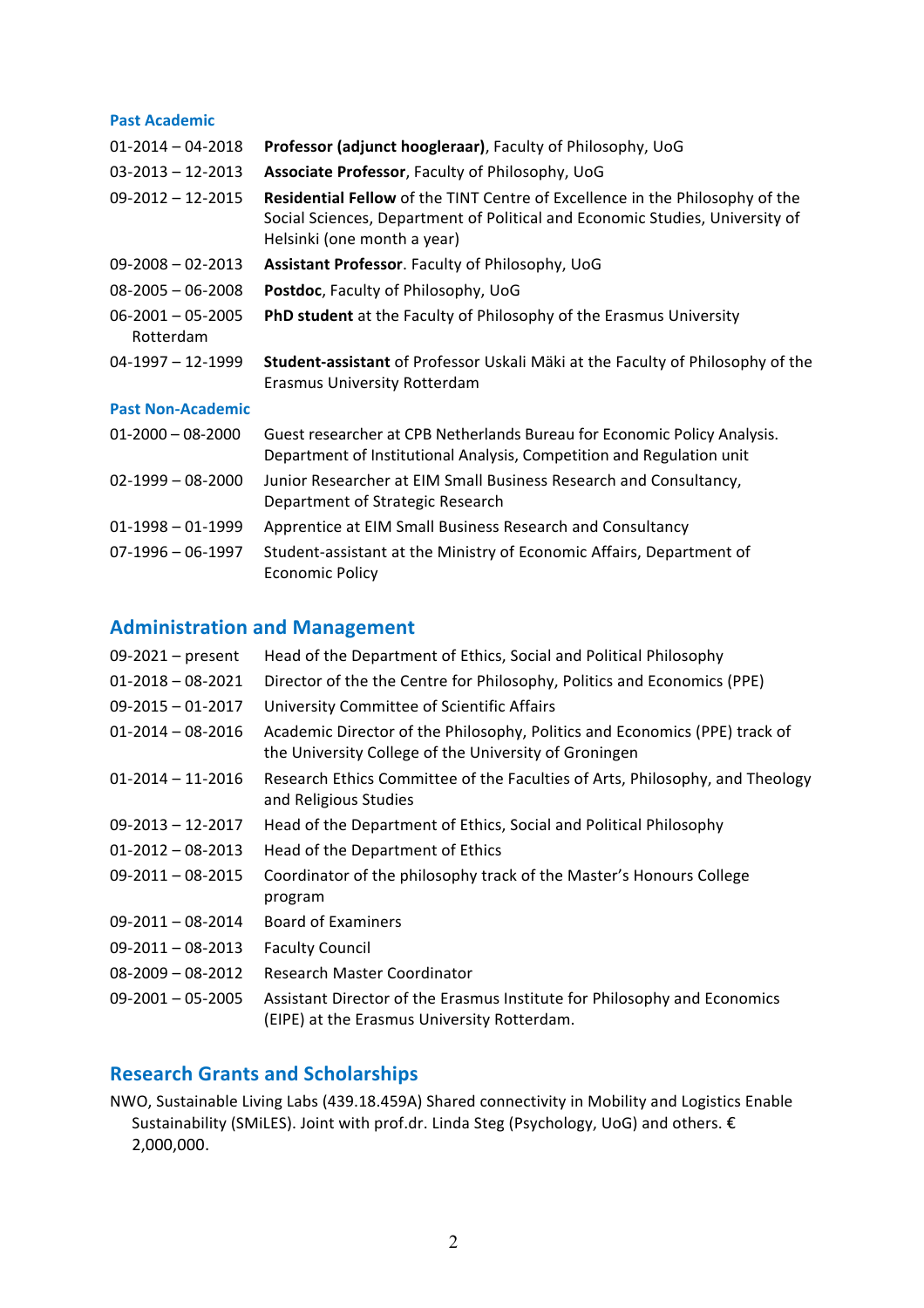- NWO, MVI grant Responsible Innovation (313-99-324). 'Designing Innovative and Socially Responsible Heating Systems.' 3 PhD-students joint with prof.dr. Linda Steg (Psychology, UoG) and prof.dr.ir. Pauline Herder (Systems Engineering, TU Delft). 2017-2021. € 835,000
- NWO, Internationalization Humanities (IG-15-04). 'Responsibility in Society and Technology.' Six workshops, in cooperation with TU Delft, University of Helsinki, and University of Tampere. 09- 2015 – 08-2018. € 30,000
- NWO, MVI grant Responsible Innovation (313-99-306). 'Redesigning the Electricity Market: Towards a Sustainable Energy System.' 4 one-year postdoctoral research positions joint with prof.dr. Machiel Mulder (Economics, UoG. 07-2015 – 06-2016. € 248,250
- NWO, VENI grant (016.084.028). 'Normativity in Action. A New Theory of Moral Responsibility', Postdoctoral research project. 07-2008 – 06-2011. € 208,000
- NWO, PhD grant (NO-22), 'The Economic Institutions of Society. Explorations in Social Ontology'. 06- 2001 –05-2005. € 148,000
- Talentenbeurs, Dutch Ministry of Education, Culture and Science. MLitt, University of St Andrews, 2000 – 2001. € 10,000
- VSB-scholarship, VSB Fund. MLitt, University of St Andrews, 2000 2001. € 7,500

## **Service, Memberships and Societies**

Koninklijke Hollandsche Maatschappij der Wetenschappen (KHMW; Royal Dutch Academy of Sciences and Humanities), 2020 –

PhD programme in Mind, Brain and Reasoning, University of Milan, Board member, 2020 –

- Academy of Finland, Research Council for Culture and Society, KY19 Philosophy, Theology and Religious Studies Review Panel, February 2019
- Netherlands Organisation for Scientific Research (NWO), Innovation Scheme: Vidi, Review Panel Philosophy, Theology and Religious Studies, November 2018 – March 2019.

Sustainable Society, member of the Scientific Council, December 2018 –

SCOOP fellow, NWO Gravitation Program *Sustainable Cooperation* (SCOOP). Supervision of interdisciplinary PhDs, January 2017 – present.

Journal of Social Ontology, Founding editor (De Gruyter, Open Access), January 2012 – present

Vice-President and Founding Member of the International Social Ontology Society (ISOS), founded on August 30, 2012 – August 2018

Founding member of International Social Ontology Society (ISOS), 2012 – present

- Founding member of European Network of Social Ontology (ENSO), 2007 present
- Associate Member of the Porto X-Phi Lab on Agency and Moral Psychology, 2011 present Dutch Research School of Philosophy, 2013 – present
- Research Fellow of the TINT Centre of Excellence in the Philosophy of the Social Sciences, Helsinki. 2007 – present (residential fellow in 2013, 2014 and 2015)

Aristotelian Society (UK), 2005 – present

American Philosophical Association (US), 2005 – present

- Chair of the Dissertation Award Committee of the Netherlands School for Research in Practical Philosophy 2012
- Member of the Netherlands School for Research in Practical Philosophy, 2005 2012

## **Referee**

54 journals in six disciplines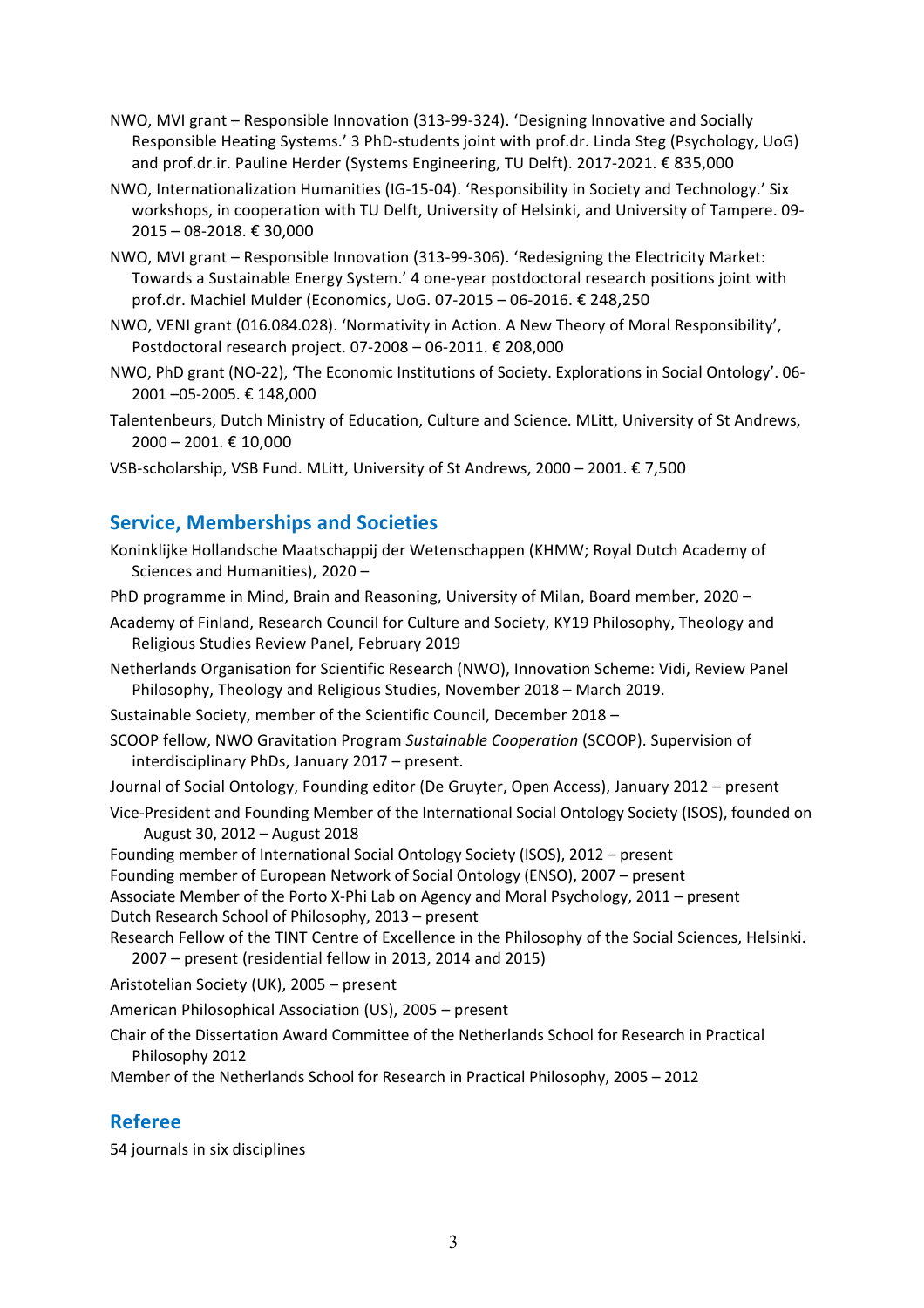*Analysis*, *Australasian Journal of Philosophy*, *American Philosophical Quarterly*, *American Political Science Review*, *Business and Professional Ethics Journal*, *Canadian Journal of Philosophy*, *Dialectica*, *Diametros, Economics and Philosophy*, *Episteme, Erkenntnis*, *Ethical Theory and Moral Practice*, *Ethics, Ethics and Information Technology, European Journal for Philosophy of Science, Frontiers in Psychology*, *Games, Heliyon, Hypatia*, *International Journal of Philosophical Studies*, *Journal of the American Philosophical Association*, *Journal of Autonomous Agents and Multi-Agent Systems*, *Journal of Business Ethics*, *Journal of Cognitive Systems Research*, *Journal of Economic Methodology*, *Journal of Institutional Economics*, *Journal of Moral Philosophy*, *Journal of Political Philosophy*, *Journal of Social Philosophy*, *Journal of Value Inquiry Linguistics and Philosophy*, *Law and Philosophy*, *Mind*, *Mind & Language*, *Monist*, *Nous*, *Phenomenology and the Cognitive Sciences, Phenomenology and Mind*, *Philosophia*, *Philosophical Explorations*, *Philosophical Psychology*, *Philosophical Quarterly*, *Philosophy of the Social Sciences*, *Philosophical Studies*, *Poznan Studies in the Philosophy of the Sciences and the Humanities*, *Ratio Juris*, *Rationality and Society, Rechtsfilosofie en Rechtstheorie*, *Res Philosophica*, *Res Publica*, *Review of Philosophy and Psychology*, *Review of Social Economy*, *Southern Journal of Philosophy*, *Synthese*, *Topoi*

Book manuscripts for Cambridge University Press, Oxford University Press, and Springer

Research proposals for 7 science funding agencies

European Science Foundation (ESF, ERC), Leverhulme Trust, the Marsden Fund of the Royal Society of New Zealand, Netherlands Organization for Scientific Research (NWO), the Research Foundation Flanders (FWO), the Royal Netherlands Academy of Arts and Sciences (KNAW), Swiss National Science Foundation (SNSF)

Tenure Committees: Tufts University, University of Memphis

# **PhD Supervision and Examination**

#### **PhD Supervision**

- 7. Francisca Wals, Degrees of Responsibility (NWO, SCOOP, joint with Rafael Wittek sociology and Martin van Hees – philosophy at VU Amsterdam)
- 6. Christopher van Rugge, Group Norms, Intrinsic Motivation and Sustainable Energy Consumption (NWO, SCOOP, joint with Russell Spears and Linda Steg – psychology)
- 5. Crystel Hajjar, Fairness and Acceptability of Innovative Heating Systems (NWO, MVI, joint with Linda Steg – psychology)
- 4. Wessel van Dommelen, Moral Responsibility and Tracing (joint with Pauline Kleingeld)

#### Defended:

- 3. Sanne Hupkes, Power-Sharing Democracies. March 4, 2021 (joint with Christoph Jedan and Erin Wilson – religious studies)
- 2. Lieuwe Zijlstra, Folk Moral Objectivism. December 19, 2019 (joint with Daan Evers).
- 1. Pieter van der Kolk, When Great Minds Don't Think Alike: An Investigation of the Conciliatory View on Peer Disagreement. December 7, 2017 (joint with Jan-Willem Romeijn).

#### **PhD Examination**

- 11. Ulf Schäfer, *Moral Disengagement as a Social Phenomenon: Effects of Moral Disengagement on Moral Judgments of Others and Shared Cognition in Groups.* VU University, School of Business and Economics, March 2021 (Examination Committee)*.*
- 10. Herman Veluwenkamp, *Objectivity Without Reality: Implications of Conceptual Role Semantics in Metaethics.* University of Groningen, Faculty of Philosophy, December 2020 (Examination Committee)*.*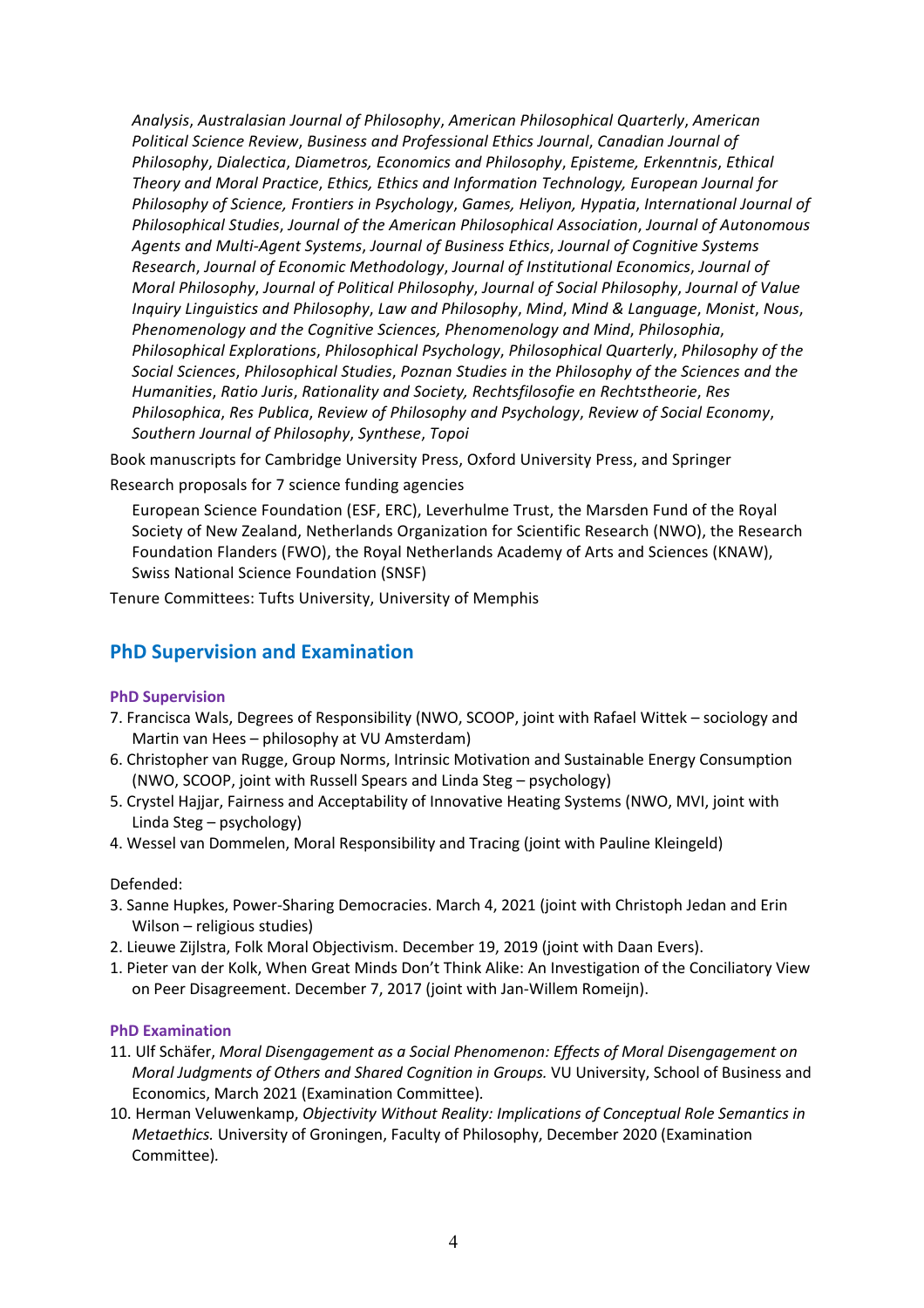- 9. Jojanneke van der Veen, *Morals for the Mighty: Political Legitimacy as Impact on Sustainable Development*. VU University, Department of Philosophy, November 2020 (Examination Committee).
- 8. Marko Milovanovic, *Intrinsically Motivating Social Influence*. University of Groningen, Faculty of Behavioral and Social Sciences, September 2020.
- 7. Paulien Snellen, *Akrasia as a Character Trait*. University of Groningen, Faculty of Philosophy, March 2018 (Examination Committee).
- 6. Aurélien Darbellay, *Writing Social Reality into the Book of the World*. University of Barcelona, Department of Logic and the History of the Philosophy of Science, September 2017 (Chair of the Thesis Examination Board).
- 5. Renée Wagenvoorde, *Is Citizenship Secular? Conceptualising the Relation between Religion and Citizenship in Contemporary Dutch Society*. Faculty of Theology and Religious Studies, University of Groningen, September 2015.
- 4. Felix Schirmann, *The Good, the Bad, and the Brain. Theory and History of the Neuroscience of Morality*. Faculty of Behavioral and Social Sciences, University of Groningen, October 2014.
- 3. Pekka Mäkelä. *Collective Responsibility*. University of Helsinki, Department of Political and Economic Studies, August 2013.
- 2. Katinka Quintelier, *The Bridges Between 'Is' and 'Ought': Individual Differences in Moral Cognition and their Relevance for Moral Philosophy*. University of Ghent, Department of Philosophy and Moral Sciences, November 2011.
- 1. Pasi Pohjola, *Technical Artefacts: An Ontological Investigation of Technology*. University of Jyväskylä, Department of Social Sciences and Philosophy, January 2007.

# **Publications**

#### **Journal Articles**

- 54. (Forthcoming) 'When to Start Saving the Planet', *Journal of Ethics and Social Philosophy*.
- 53. (Forthcoming) 'Rules, Equilibria and Virtual Control How to Explain Persistence, Resilience and Fragility', *Erkenntnis*.
- 52. (OnlineFirst) 'Institutions and Their Strength', *Economics and Philosophy.* https://doi.org/10.1017/S0266267121000195
- 51. (OnlineFirst) 'Establishments as Material rather than Immaterial Objects', *Australasian Journal of Philosophy.* https://doi.org/10.1080/00048402.2020.1821724
- 50. (OnlineFirst) 'The Problem of Insignificant Hands', *Philosophical Studies*. https://doi.org/10.1007/s11098-021-01696-z
- 49. (OnlineFirst) 'Money: What It Is and What It Should Be', *Journal of Social Ontology*. Coauthored with Joakim Sandberg. https://doi.org/10.1515/jso-2021-2010
- 48. (2021) 'A Research Agenda to Better Understand the Human Dimensions of Energy Transitions', *Frontiers in Psychology (section Environmental Psychology)* 12, Article 672776. Co-authored with Linda Steg, Goda Perlaviciute, Benjamin Sovacool, Marino Bonaiuto, Andreas Diekmann, Massimo Filippini, Cecilia Jakobsson Bergstad, Ellen Matthies, Simon Matti, Machiel Mulder, Andreas Nilsson, Sabine Pahl, Martha Roggenkamp, Geertje Schuitema, Paul Stern, Massimo Tavoni, John Thøgersen, Edwin Woerdman.
- 47. (2021) 'The Functions of Institutions: Etiology and Teleology', *Synthese* 198:2027-43. Coauthored with Francesco Guala.
- 46. (2020) 'How Social Objects (Fail to) Function', *Journal of Social Philosophy* 51(3): 483-99*.*
- 45. (2020) 'The Mark of the Moral: Beyond the Sentimentalist Turn', *Philosophical Psychology*  33(4): 569-91*.* Co-authored with Hanno Sauer.
- 44. (2020) 'The Irreducibility of Collective Obligations', *Philosophical Studies* 177: 1085-1109. Coauthored with Allard Tamminga.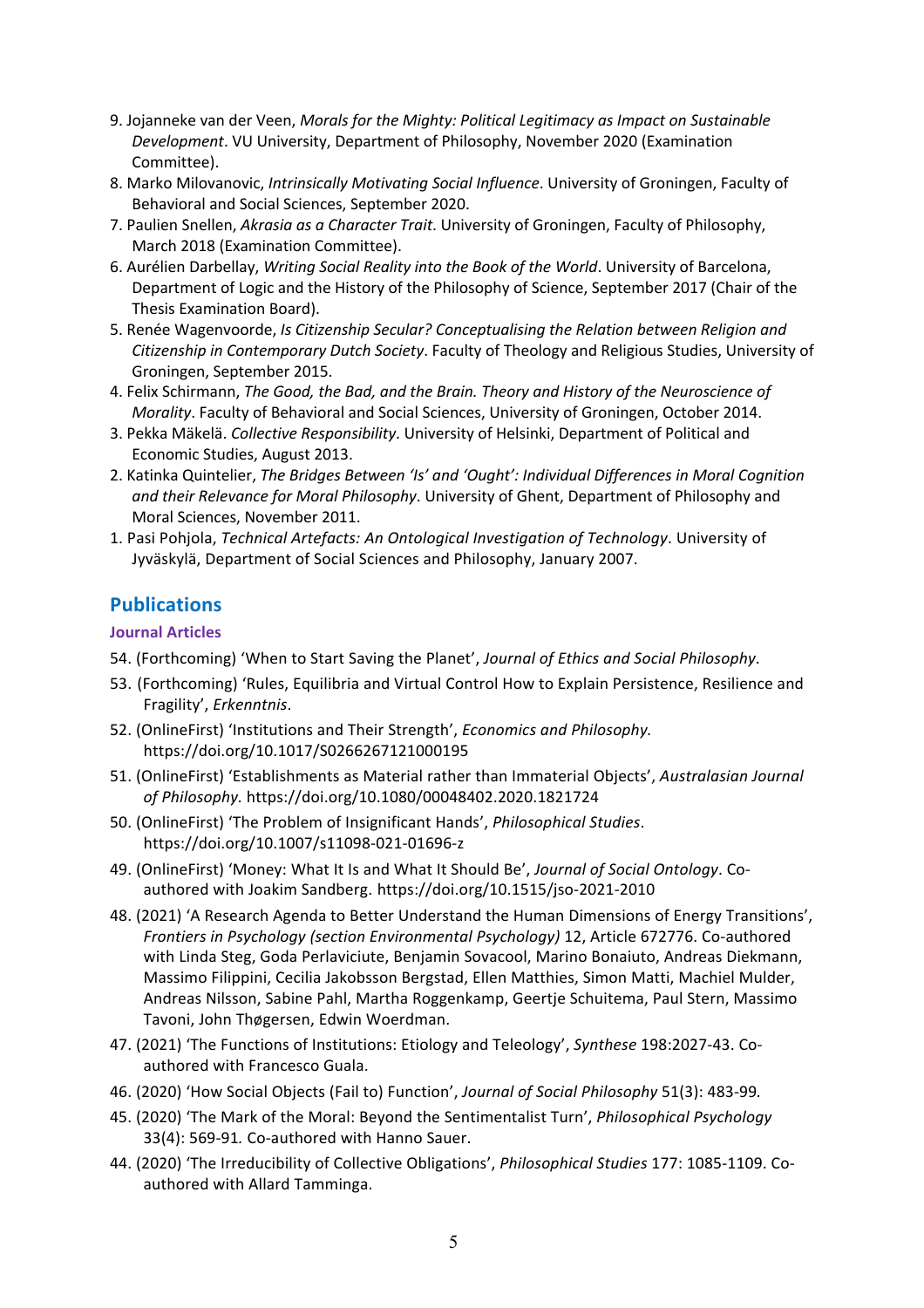- 43. (2019) 'Norms that Make a Difference: Social Practices and Institutions', *Analyse & Kritik* 41(1): 125-46.
- 42. (2019) 'The Duty to Join Forces: When Individuals Lack Control', *Monist*. 102(2): 151-71.
- 41. (2019) 'Explanatory Unification in Experimental Philosophy: Let's Keep It Real', *Review of Philosophy and Psychology* 10(1): 219-42.
- 40. (2019) 'Epstein on Groups: Virtues of the Status Account', *Inquiry* 62(2): 185-97.
- 39. (2018) 'Collective Agency: Moral and Amoral', *Dialectica* 72(1): 3-23.
- 38. (2018) 'Nozick's Experience Machine: An Empirical Study', *Philosophical Psychology* 31(2): 278- 98 (joint with Igor Douven)
- 37. (2017) 'Group Freedom: A Social Mechanism Account', *Philosophy of the Social Sciences* 47(6): 410-39.
- 36. (2017) 'Assessing Fairness of Dynamic Grid Tariffs', *Energy Policy* 108: 111-20. Co-authored with Stijn Neuteleers and Machiel Mulder.
- 35. (2017) 'Freedom Under an Indifferent Dictator: Intentionality and Responsibility', *Economics and Philosophy* 33(1): 25-41.
- 34. (2016) 'A New Angle on the Knobe Effect: Intentionality Correlates with Blame, Not with Praise', *Mind & Language* 31(2): 204-220. Co-authored with Igor Douven and Henrik Singmann.
- 33. (2015) 'Deconstructing Searle's *Making the Social World*', *Philosophy of the Social Sciences* 45(3): 363-369.
- 32. (2015) 'A Unified Social Ontology', *Philosophical Quarterly* 65(259): 177-201. Co-authored with Francesco Guala. Doi: 10.1093/pq/pqu072
- 31. (2015) 'Understanding Institutions: Replies to Aoki, Binmore, Hodgson, Searle, Smith, and Sugden', *Journal of Institutional Economics* 11(3): 515-22. Co-authored with Francesco Guala.
- 30. (2015) 'Institutions, Rules and Equilibria: A Unified Theory', *Journal of Institutional Economics*  11(3): 459-80. Co-authored with Francesco Guala.
- 29. (2015) 'How Does Reasoning (Fail to) Contribute to Moral Judgment? Dumbfounding and Disengagement', *Ethical Theory and Moral Practice* 18: 237-50.
- 28. (2014) 'How Autonomous Are Collective Agents? Corporate Rights and Normative Individualism', *Erkenntnis* 79: 1565-85.
- 27. (2014) 'Intuitions, Rationalizations, and Justification: A Defense of Sentimental Rationalism', *Journal of Value Inquiry* 48: 195-216.
- 26. (2014) 'Normativity in Action: How to Explain the Knobe Effect and Its Relatives', *Mind & Language* 29: 51-72.
- 25. (2014) 'Reaffirming the Status of the Knowledge Account of Assertion', *Journal of Philosophical Research* 39: 87-92 (joint with Barteld Kooi).
- 24. (2013) 'Explanation, Understanding, and Unrealistic Models', *Studies in History and Philosophy of Science (Part A)* 44: 523-31.
- 23. (2013) 'Restructuring Searle's *Making the Social World*', *Philosophy of the Social Sciences* 43: 373-89.
- 22. (2013) 'Collective Acceptance and the Is-Ought Argument', *Ethical Theory and Moral Practice* 16: 465-80.
- 21. (2013) 'The Location Problem in Social Ontology', *Synthese* 190: 413-37.
- 20. (2012) 'Team Reasoning and Group Identification', *Rationality and Society* 24: 198-220.
- 19. (2012) 'But Where Is the University?', *Dialectica* 66: 93-113.
- 18. (2011) 'Control, Intentional Action, and Moral Responsibility', *Philosophical Psychology* 24: 787- 801.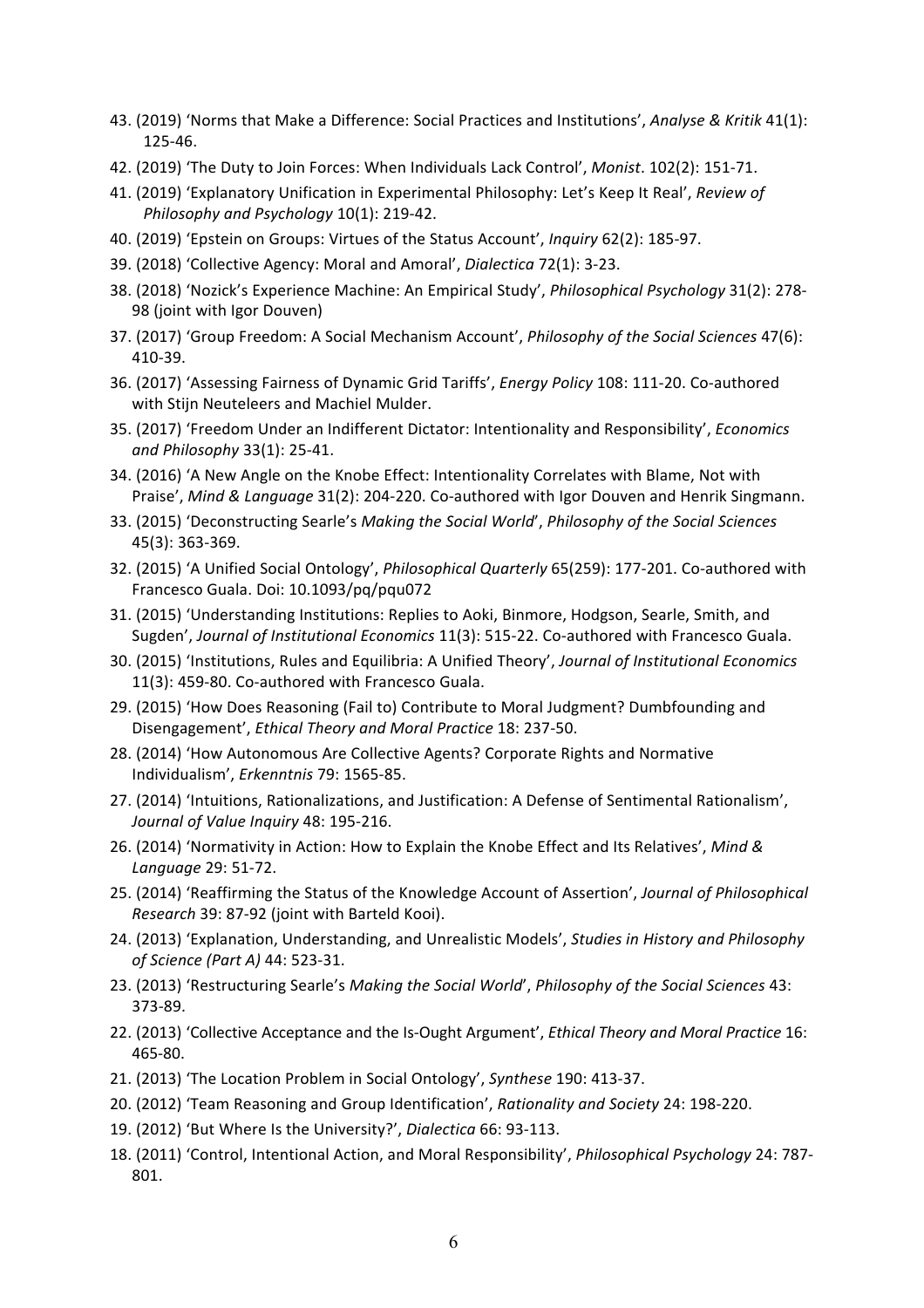- 17. (2010) 'Person as Lawyer: How Having a Guilty Mind Explains Attributions of Intentional Agency', *Behavioral and Brain Sciences* 33: 339-40.
- 16. (2009) 'Constitutive Rules, Language, and Ontology.' *Erkenntnis* 71 (2): 253-75.
- 15. (2009) 'Corporate Responsibility and Judgment Aggregation.' *Economics and Philosophy* 25: 161-77.
- 14. (2009) 'Freedom and Unanticipated Consequences.' *Homo Oeconomicus* 26: 235-47.
- 13. (2008) 'Intentional Action and the Praise-Blame Asymmetry.' *Philosophical Quarterly* 58: 630- 41.
- 12. (2008) 'False Models as Explanatory Engines.' *Philosophy of the Social Sciences* 38: 334-60.
- 11. (2008) 'The Scope of Experimental Economics.' *Journal of Economic Methodology* 15: 235-42 (part of a review symposium of Francesco Guala's *The Methodology of Experimental Economics*).
- 10. (2008) 'The Freedom of Collective Agents.' *Journal of Political Philosophy* 16: 165-83.
- 9. (2007) 'The Status of the Knowledge Account of Assertion', *Linguistics and Philosophy* 30: 393- 406.
- 8. (2006) 'Acceptance-Dependence: A Social Kind of Response-Dependence.' *Pacific Philosophical Quarterly* 87: 481-98.
- 7. (2006) 'Tractability Assumptions and the Musgrave-Mäki Typology.' *Journal of Economic Methodology* 13: 401-23.
- 6. (2005) 'Deflating the Correspondence Intuition.' *Dialectica* 59 (3): 315-29. Co-authored with Igor Douven.
- 5. (2005) 'Unobservability, Tractability and the Battle of Assumptions.' *Journal of Economic Methodology* 12: 383-406.
- 4. (2004) 'A Modest Solution to the Problem of Rule-following.' *Philosophical Studies* 121: 65-98.
- 3. (2003) 'Introduction.' *Philosophical Explorations* VI: 169-74 (special issue titled 'New Essays on Collective Intentionality', proceedings of Collective Intentionality III). Co-authored with Anthonie Meijers.
- 2. (2003) 'The New Role of the Constitutive Rule.' *American Journal of Economics and Sociology* 62 (1): 185-208 (special issue on Searle).
- 1. (2002) 'Institutional Facts and the Naturalistic Fallacy. Confronting Searle (1964) with Searle (1995)' *Protosociology* 16: 170-192 (special issue titled 'Understanding the Social: New Perspectives from Epistemology').

#### *Publications about particular articles*

- 7. Cova, Florian (2017) 'Intentional Action and the Frame-of-Mind Argument: New Experimental Challenges to Hindriks', *Philosophical Explorations* 20(1): 35-53. *Target #26*
- 6. Aoki, Masahiko, Ken Binmore, Geoff Hodgson, John Searle, Vernon Smith, and Robert Sugden (2015) *Journal of Institutional Economics* 481-514. *Symposium. Target #30, response #31*
- 5. Lobo, Gregory (2015) 'A Critique of Hindriks' Reconstructing Searle's *Making the Social World*', *Philosophy of the Social Sciences* 45: 356-62. *Target #23, response #33*
- 4. Brian Ball offers a criticism of #9 in his 2014 'Deriving the Norm of Assertion', *Journal of Philosophical Research* 39. *Target #9, response #25*
- 3. Ungureanu, Mihai (2013) 'Uniformity Assumptions and the Musgrave-Mäki-Hindriks Debate.' *Innovative Issues and Approaches in Social Sciences* 6 (2): 69-81.' *Target #7*
- 2. Lanteri, Alessandro (2009) 'Judgments of Intentionality and Moral Worth: Experimental Challenges to Hindriks.' *Philosophical Quarterly* 59 (237): 713-20. *Target #13*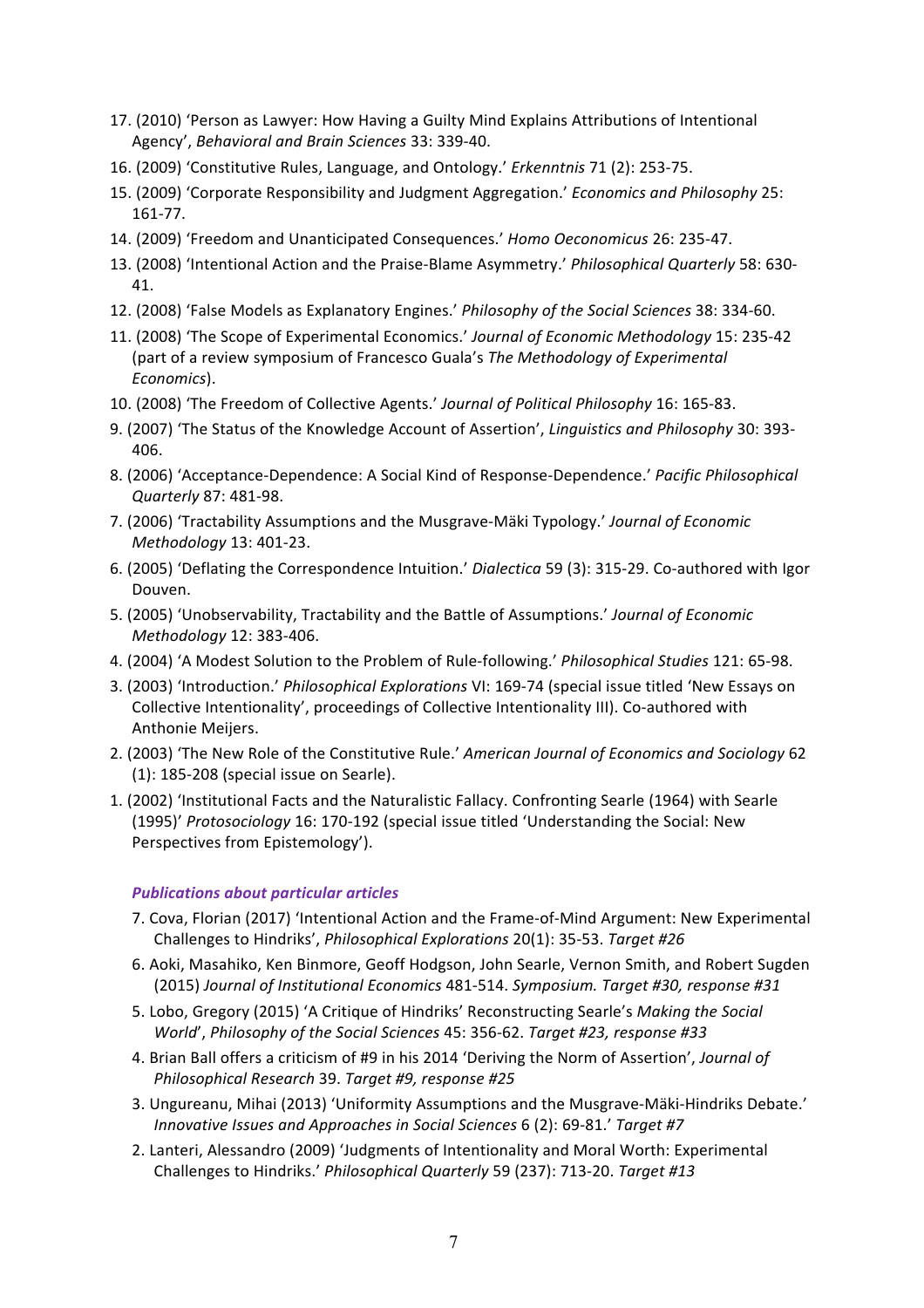1. Haukioja, Jussi (2005) 'Hindriks on Rule-following.' *Philosophical Studies* 126, 219-39. *Target #4*

#### **Journal Articles in Dutch**

- 4. (2021) 'Lang leve de stiltecoupé: conventies en individualisme.' *Algemeen Nederlands Tijdschrift voor Wijsbegeerte* 113 (3): 379-386*.*
- 3. (2015) 'Ware liefde zonder uniciteit: goede redenen voor romantische liefde', *Algemeen Nederlands Tijdschrift voor Wijsbegeerte* 107 (1): 71-93.
- 2. (2010) 'Emoties en intenties in de experimentele filosofie' *Algemeen Nederlands Tijdschrift voor Wijsbegeerte* 102 (1): 3-14.
- 1. (2009) 'Intentioneel handelen en morele verantwoordelijkheid in de experimentele filosofie.' *Algemeen Nederlands Tijdschrift voor Wijsbegeerte* 101 (1): 49-55.

#### **Edited Volumes & Issues**

- 3. (forthcoming) Money: What It Is and What It Should Be, *Journal of Social Ontology.*
- 2. (2014) *From Individual to Collective Intentionality: New Essays*. S. Chant and G. Preyer (coeds.), New York: Oxford University Press.
- 1. (2003) 'New Essays on Collective Intentionality', proceedings of Collective Intentionality III. *Philosophical Explorations* VI (3). Edited jointly with Anthonie Meijers.

#### **Papers in Edited Volumes**

- 13. (2021) 'Can Constitutive Rules Bridge the Gap Between Is and Ought Statements?', in: *Revisiting Searle on Deriving "Ought" from "Is*." Paolo di Lucia and Edoardo Fittipaldi (eds.), Dordrecht: Springer, 211-38.
- 12. (2020) 'Institutions and Functions', joint with Francesco Guala, in: *Institutions in Action: The Nature and the Role of Institutions in the Real World.* Tiziana Andina and Petar Bojanic (eds.). Dordrecht: Springer, 9-19.
- 11. (2020) 'Collective Responsibility and Acting Together', joint with Olle Blomberg, in: *The Routledge Handbook on Collective Responsibility*. Deborah Tollefsen and Saba Bazargan (eds.), New York: Routledge, 142-54.
- 10. (2017) 'Institutions and Collective Intentionality', in: *The Routledge Handbook on Collective Intentionality*. Marija Jankovic and Kirk Ludwig (eds), New York: Routledge, 353-62.
- 9. (2017) 'Group Agents and Social Institutions: Beyond Tuomela's Social Ontology', in: *Social Ontology and Collective Intentionality: Critical Essays on the Philosophy of Raimo Tuomela with his Responses*, Gerhard Preyer and Georg Peter (eds.), Dordrecht: Springer, 197-210.
- Tuomela, Raimo (2017) 'Response to Frank Hindriks', 211-17. 8. (2014) 'Beyond the Big Four and the Big Five.' In *From Individual to Collective Intentionality: New*
- *Essays*. S. Chant and G. Preyer (coeds.), New York: Oxford University Press. Co-authored with Sara Chant and Gerhard Preyer, 1-9.
- 7. (2013) 'Social Institutions.' In *The SAGE Encyclopedia of Philosophy and the Social Sciences (volume 2)*. B. Kaldis (ed.), London: SAGE Publications, 909-10.
- 6. (2012) 'Saving Truth for Economics.' In *Economics for Real: Uskali Mäki and the Place of Truth in Economics*. J. Kuorikoski, A. Lehtinen, and P. Ylikoski (eds.), London: Routledge, 43-64.
- 5. (2011) 'Language and Society.' In *The SAGE Handbook of the Philosophy of Social Sciences*. I.C. Jarvie and J. Zamora-Bonilla (eds.), London: SAGE Publications, 137-52.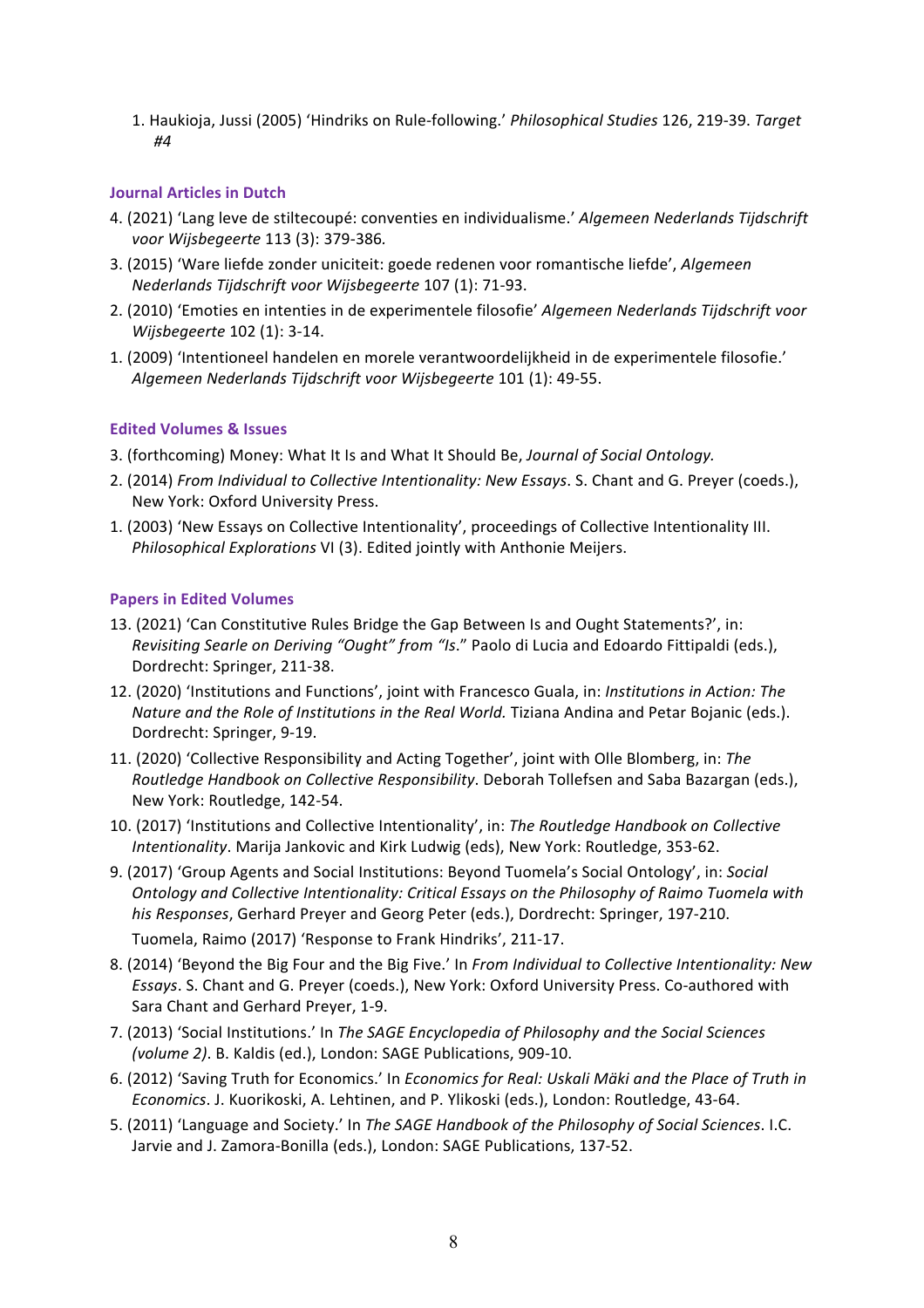- 4. (2008) 'The Status Account of Corporate Agents.' In *Concepts of Sharedness – Essays on Collective Intentionality*, Hans Bernhard Schmid, Katinka Schulte-Ostermann, and Nikos Psarros (eds.), Frankfurt: Ontos Verlag, 119-44.
- 3. (2003) 'The New Role of the Constitutive Rule.' In *John Searle's Ideas about Social Reality: Extensions, Criticisms, and Reconstructions*, David Koepsell, and Laurence S. Moss (eds.), Oxford: Blackwell, 185-208.
- 2. (2003) 'Social Groups, Collective Intentionality, and Anti-Hegelian Skepticism.' In *Realism in Action: Essays in the Philosophy of the Social Sciences* (Synthese Library, Volume 321), Matti Sintonen, Petri Ylikoski, and Kaarlo Miller (eds.), Dordrecht: Kluwer Academic Publishers, 213- 31.
- 1. (2002) 'Social Ontology, Collective Intentionality, and Ockhamian Skepticism.' In *Social facts and collective intentionality*, Georg Meggle (ed.), in German Library of Sciences, Philosophical Research, Vol.1, Frankfurt: Dr. Hänsel-Hohenhausen AG, 125-49.

#### **Conference Proceeding**

- 3. (2021) 'Who Wants to Grant Robots Rights?' *HRI '21 Companion: Companion of the 2021 ACM/IEEE International Conference on Human-Robot Interaction.* IEEE Computer Society, pp.38- 46 3446911 (with Maartje de Graaf and Koen Hindriks).
- 2. (2008) 'The Constitution of Institutions.' In *Reduction and Elimination in Philosophy and the Sciences: Proceedings of the 31st International Wittgenstein Symposium*, Alexander Hieke and Hannes Leitgeb (eds.), Kirchberg am Wechsel: Austrian Ludwig Wittgenstein Society, 144-46.
- 1. (2004) 'Knowledge, Belief and Assertion.' In *Knowledge and Belief: Proceedings of the 26th International Wittgenstein Symposium*, Winfried Löffler and Paul Weingartner (eds.), Kirchberg am Wechsel: Austrian Ludwig Wittgenstein Society, 135-37.

#### **Book Reviews**

- 10. (2015) 'Do Social Institutions Require Collective Acceptance? Review of *Perspectives on Social Ontology and Social Cognition. Studies in the Philosophy of Sociality 4*, by Mattia Gallotti and John Michael (eds.).' *Metascience* 24(3): 467-470. DOI: 10.1007/s11016-015-0002-4
- 9. (2015) 'Social Ontology: Collective Intentionality and Group Agents, by Raimo Tuomela.' *Economics and Philosophy* 31(2): 341-48. DOI: 10.1017/S0266267115000036
- 8. (2011) 'Making the Social World: The Structure of Human Civilization, by John R. Searle.' *Economics and Philosophy* 27: 338-46.
- 7. (2010) 'The Inner Life of a Rational Agent. In Defence of Philosophical Behaviourism, by R. Stout.' *Mind* 119: 246-49.
- 6. (2010) 'Review of Russell Hardin's *How Do You Know? The Economics of Ordinary Knowledge*.' *Erasmus Journal for Philosophy and Economics* 3 (1): 93-97.
- 5. (2009) 'Het ideaal van een neutrale staat. Inclusieve, exclusieve en compenserende visies op godsdienst en cultuur. Wibren van der Burg.' *Tijdschrift voor Filosofie* 71 (4): 801-03.
- 4. (2009) 'Rationality and the Ideology of Disconnection. Michael Taylor.' *Acta Politica. International Journal of Political Science* 44: 94-97.
- 3. (2007) 'Facets of Sociality. Nikos Psarros and Katinka Schulte-Ostermann (eds.).' *Notre Dame Philosophical Reviews* (2007-07-05).
- 2. (2005) 'The Metaphysics of Value by Rafael de Clercq', *Algemeen Nederlands Tijdschrift voor Wijsbegeerte* 97 (4): 303-06.
- 1. (2001) 'British Classical Economists and Their Methodological Heritage. A Review of *The Rise of Political Economy as a Science. Methodology and the Classical Economists.* by Deborah A. Redman.' *Journal of Economic Methodology* 8 (1): 145-51.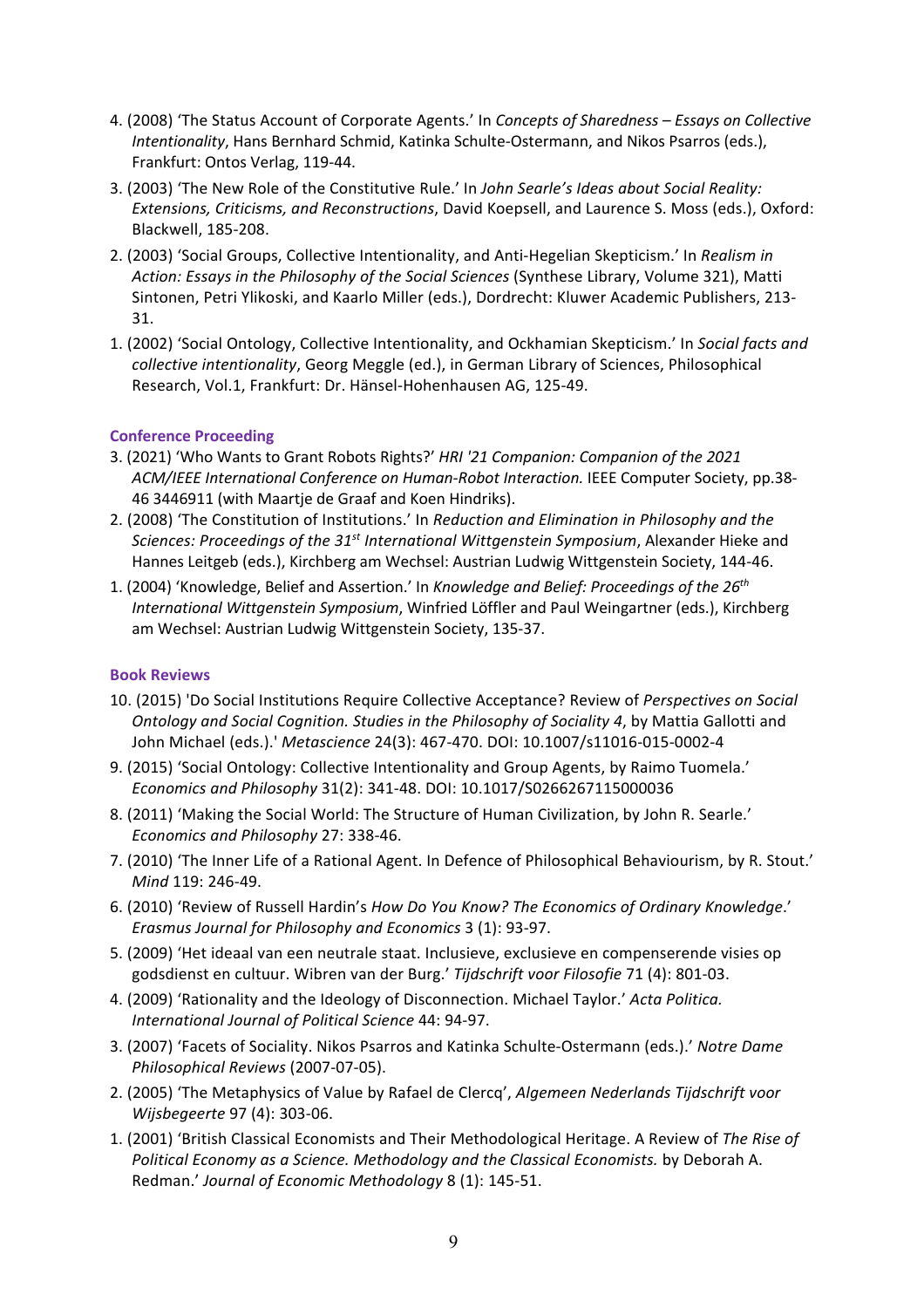#### **Professional Publications**

- 27. (2021) 'De paradox van het recht van de sterkste: Fysieke kracht en deontische macht', *Sociologisch Anthropologisch Periodiek (SoAP)*, April 42-43.
- 26. (2020) 'O jee, wat nu? Is polyamorie amoreel?', *Qualia 16*(3) 12-14.
- 25. (2020) 'In tijden van corona: Een klein sociaal wonder', Sociaalweb,
- https://www.sociaalweb.nl/blogs/in-tijden-van-corona-een-klein-sociaal-wonder
- 24. (2019) 'Rookvrije opmars krijgt tirannieke trekjes', *NRC* / *Opinie* 02-08-2019.
- 23. (2018) 'Moraliseren is een riskante bezigheid', *Idee* 203: 86.
- 22. (2017) 'De overheid neemt haar verantwoordelijkheid niet', *Sociaal Bestek* 6: 17-19.
- 21. (2017) 'Ware liefde zonder uniciteit: goede redenen voor romantische liefde.' In *De Liefdesparadox: Acht hedendaagse filosofen over de liefde*. W. de Muijnck (ed.), Amsterdam: Amsterdam University Press, 69-90.
- 20. (2016) 'Grenzen van regels', in: *Dromen over Groningen 2050: Vriendenboek Max van den Berg*. Rijksuniversiteit Groningen: 75-77. Co-authored with Linda Steg and Lise Jans.
- 19. (2015) 'Aan de zijlijn blijven is dus je eigen keus', *Trouw* / *Opinie* 28-10-2015.
- 18. (2015) 'Niet jij, maar wij zijn de maatschappij', *Friesch Dagblad* 26-10-2015.
- 17. (2015) 'Niet jij, maar wij zijn de maatschappij', Sociale vraagstukken, http://www.socialevraagstukken.nl/site/2015/10/21/niet-jij-maar-wij-zijn-de-maatschappij/
- 16. (2015) 'Laat verantwoordelijkheid niet gijzelen door de vrije wil', Sociale vraagstukken, http://www.socialevraagstukken.nl/site/2015/04/24/laat-verantwoordelijkheid-niet-gijzelendoor-de-vrije-wil/
- 15. (2015) 'Groningers moeten significante voordelen gaan genieten van gaswinning', Sociale vraagstukken, http://www.socialevraagstukken.nl/site/2015/02/27/groningers-moetensignificante-voordelen-gaan-genieten-van-gaswinning/
- 14. (2014) 'Intuïties en argumenten', in: *Basisboek ethiek*, Martin van Hees, Ingrid Robeyns and Thomas Nys (eds.), Amsterdam: Boom, 248-63.
- 13. (2014) 'Integriteitskeurmerk maakt lui', *NRC Handelsblad / Opinie* 16-07-2014.
- 12. (2013) 'De burger als virtuele auteur. Wanneer wordt beïnvloeding manipulatie?', in: *Duurzame gedragspatronen: Ethische aspecten van gedragsbeïnvloeding door de overheid voor verduurzaming van de samenleving*, Raad voor de leefomgeving en infrastructuur (RLI, *Council for the Environment and Infrastructure*): 49-62.
- 11. (2013) 'De keerzijde van empathie en identificatie', De Academische Boekengids 97: 18. (Review of *The Age of Empathy: Nature's Lessons for a Kinder Society* by Frans de Waal.) Coauthored with Peter Timmerman.
- 10. (2012) 'Die langstudeerboete is eigenlijk subsidiekorting', *NRC Handelsblad / Opinie* 27-08- 2012.
- 9. (2012) 'Vertrouwen in banken: een integere psychopaat', *Trouw* / *Letter & Geest: pp.5-9*, June 9 (co-authored with Boudewijn de Bruin).
- 8. (2010) 'Experimentele filosofie', *Wijsgerig Perspectief* 50 (4): 46-47.
- 7. (2009) 'Dure voorkeuren, de markt en de bibliotheek', *De Spanning* (Uitgave van het wetenschappelijk bureau van de SP; rubriek: Het rijke rooie leven) 11 (8): 21-23.
- 6. (2007) 'Ons Algemeen Belang: Twee filosofen over burgerrechten en multiculturalisme.' De Academische Boekengids 61: 5-7. (Review of *A Theory of Political Obligation* by Margaret Gilbert, and *Multicultural Citizenship* and *Politics in the Vernacular* by Will Kymlicka.)
- 5. (2006) 'Houellebecq', *NRC Handelsblad / Leesclub* 19-05-2006.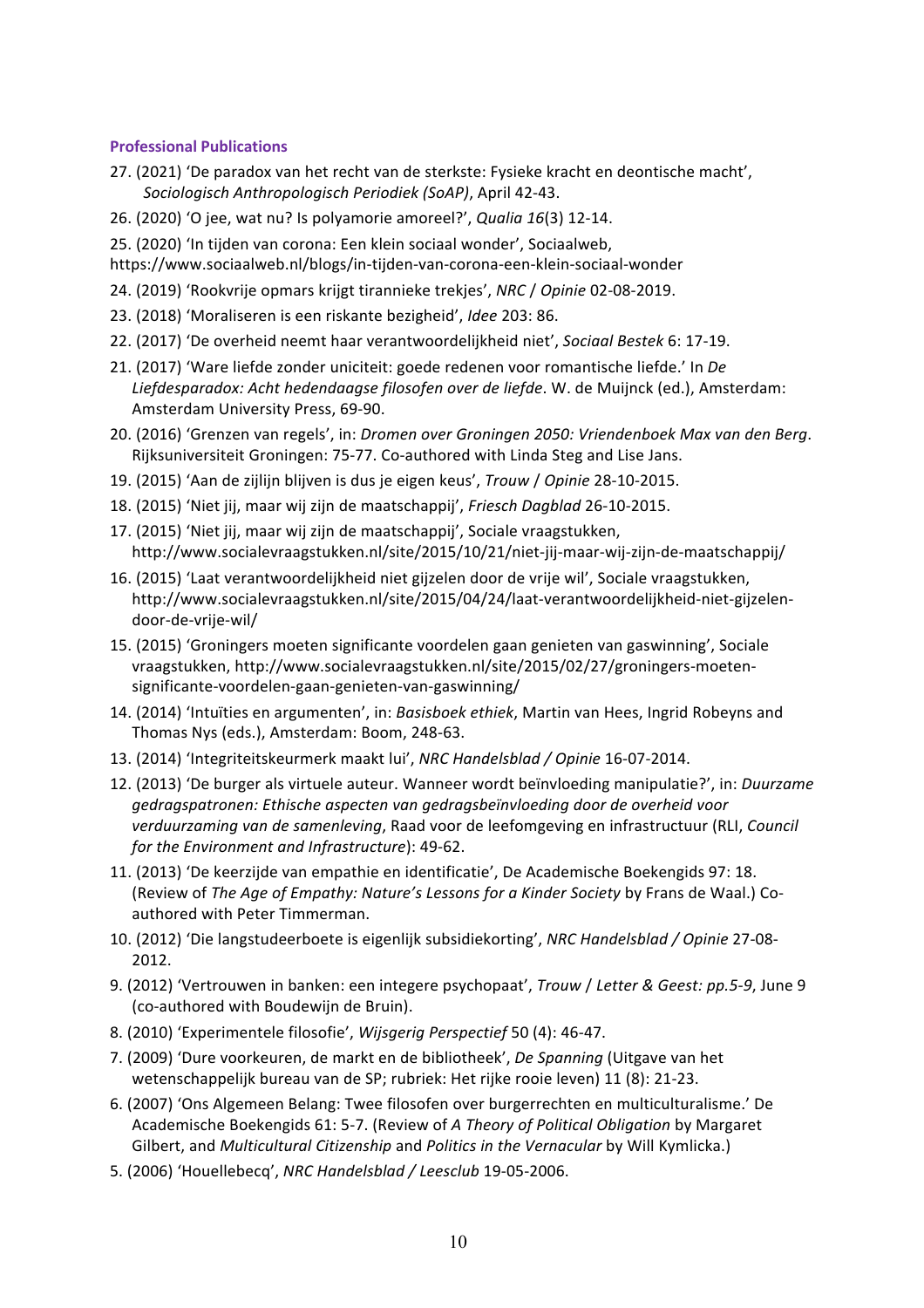- 4. (2006) 'Liefde in een cynisch universum', *Qualia* 2 (2): 28.
- 3. (2006) 'Searle.' *Kritisch Denkers Lexicon* 38, Diemen: Veen Magazines (16 pages).
- 2. (2005) 'Regels verrijken leven', *Filosofie Magazine* 14 (7): 59. (Interview by Johan van der Werken.)
- 1. (2004) 'Tweede en derde studies', *NRC Handelsblad* 03-02-2004.

## **Public Outreach**

- 2021 Waarom Wahib gecanceld werd en Lil Kleine (nog) niet. *Het Parool.* May 26, 2021. \* Philosophy Green Office Groningen: Social Sustainability: From Corona to Gender Justice. May 6. \* Trouw, De kappers open, of toch de horeca? Hoe kies je als politicus tussen de appels en peren van de coronacrisis? February 25, Interview together with Jeroen Linssen and Josette Daemen.
- 2020 Bij Nader Inzien (website): Collectief onverantwoordelijk: Corona, klimaat en een verwarrend idee. \* Sociaalweb: In tijden van corona: een klein sociaal wonder.
- 2019 Pint of Science: A Vaccine Against Climate Apathy. The Duty to Join Forces. October 10 \* Video interview Sikkom (www.sikkom.nl), 'Waarom zoveel woede op sociale media?' \* Babette op Noord, radioprogramma op RTV Noord, over het voorgenomen rookverbod op treinperrons en hoe de meerderheid de minderheid onderdrukt. August 13 \* De Haagsche Verlichtingsborrel. Liefde zonder grenzen? Polyamorie en relatieanarchie. 8 juli \* Broerstraat 5. RUG Magazine voor alumni en relaties. Nr.1 April 2019. 'Botsen op de sociale snelweg.' Pp.20-21
- 2018 Collisions on the Social Highway (https://www.rug.nl/news/2018/12/collisions-on-thesocial-highway)
- 2015 Talkshow radio: Dit is de dag, Gewetensvol leven: hoe doe je dat? Over consumentenverantwoordelijkheid en beleggingen van levensverzekeringen in de wapenindustrie, presentator Tijs van den Brink. Radio 1, 18 juni. \* Seminar over het vertrouwen in de financiële sector georganiseerd door FNV Finance. 'Vertrouwen en verantwoordelijkheid in de financiële sector: op zoek naar een ideaal.' 20 april \* Symposium Liefde als filosofisch thema georganiseerd door Spui 25 in samenwerking met het Algemeen Nederlands Tijdschrift voor Wijsbegeerte en de Hogeschool Toegepaste Filosofie. 'Ware liefde: waarom zou je liefhebben?' 10 april \* Symposium Zorggeld of geldzorgen georganiseerd door de Commissie deskundigheidsbevordering Huisartsen Groningen 'Zorg is veel waard: over kwaliteit en QALYs' 9 april \* Column: http://www.socialevraagstukken.nl/site/2015/02/27/groningers-moetensignificante-voordelen-gaan-genieten-van-gaswinning/ \* 'Potlood als precisiewapen', *Trouw / De Verdieping: pp.10-11*, January 10. Interview together with Paul Cliteur, Martin van Hees, and Sabine Roeser.
- 2013 Radio-interview OBA Live, host Theodor Holman. Radio 5, 26 april 2013. http://cgi.omroep.nl/cgi-bin/streams?/ikon/OBAlive/20130426/hoofdgast.wmv \* ISVW workshop *Ware liefde*, 5-7 april
- 2012 Groningse nacht van de filosofie. Groningen, 26 april \* Het verhaal van de moraal: debat met Jan van Hooff, Frank Hindriks en Antoine Bodar olv André Rouvoet georganiseerd door Veritas. Groningen, 25 april \* Niet alleen voor de geest. Perspectieven voor de geesteswetenschappen. Universiteit Utrecht, 12-14 april. 'Kritische kaders' \* Ethics in Research, Annual Research Day of the Center for Human Movement Sciences, UMCG. Groningen, April 10. 'How (not) to Foster Scientific Excellence'
- 2011 Liefde. Philos (filosofisch café Groningen), November 29.
- 2009 De psychopaat en de ethicus. Philos (filosofisch café Groningen), November 10.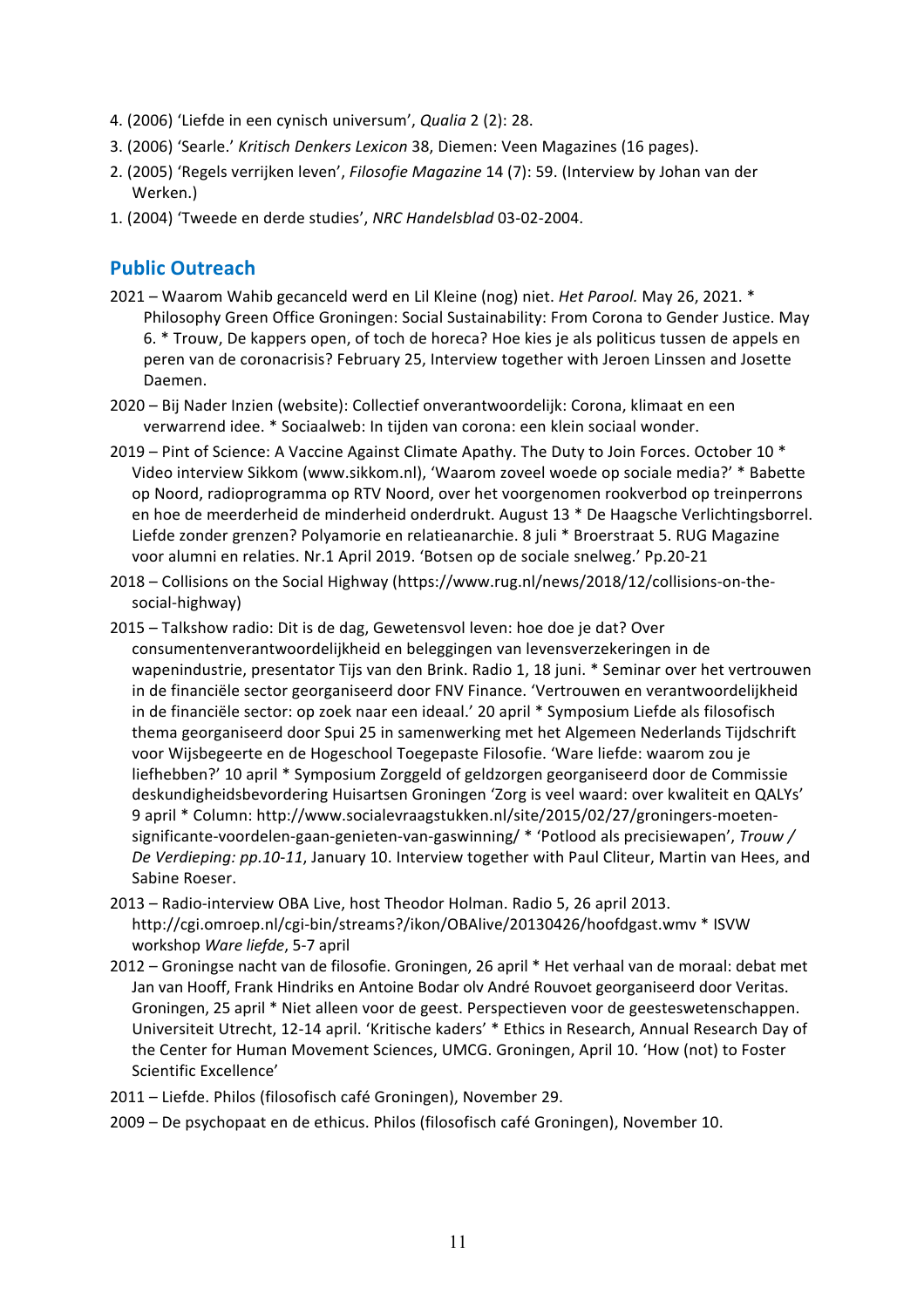# **Teaching**

## **Undergraduate**

Applied Ethics (with Boudewijn de Bruin), 2009/10

Moral Psychology, 2011/12, 2012/13, 2013/14

- Moral Psychology and Meta-Ethics, (with Daan Evers), 2014/15, 2015/16, 2017/18, 2018/19 and 2019/20
- Philosophy of the Social Sciences, 2008/09 and 2009/10 (with Olivier Roy), 2011/12, 2012/13, 2017/18 and 2018/19, 2019/20 and 2020/21

Virtue Ethics, 2006/07, 2007/08, and 2008/09

## **Graduate**

Advanced Moral Psychology, 2009/10, 2011/12; tutorial 2013

Core Issues: Trust and Responsibility in Collective Contexts (with Boudewijn de Bruin), research master, 2014/15

Core Issues: Social Ontology and Public Affairs, research master, 2015/16

Rights and Responsibilities of Organizations, 2017/18 and 2018/19

Towards a Just Society 2019/20

Social Ontology (with Uskali Mäki), Erasmus University Rotterdam, 2003/04

Theories of PPE, PPE master, 2018/19, 2019/20 and 2020/21

#### **University College and Honours College**

Philosophy, Politics and Economics, module of Exploring the Social Sciences (with Peter Timmerman and Adriaan Soetevent), University College Groningen, 2014/15

Political Philosophy (with Peter Timmerman and Aine Gormley), University College Groningen, 2015/16

Social and Political Philosophy, undergraduate course, Honours College, 2017/18

*The Ethics of Politics*, Masterclass; Leadership Lab *Images of Leadership: Leadership in Dialogue* & *Leadership in Action*, graduate course, Honours College, 2011/12, 2012/13, 2013/14, 2014/15

## **Service Teaching**

Hamburg University, 2021: The Structure of Society: Beliefs, Norms and Values in Social Contexts

OZSW graduate course, 2013: Perspectives on Social Freedom – Core Issues in Political Philosophy, coordination and teaching

AOG, 2012: Ethiek en organisatie, 2013: Bedrijfsethiek, 2014: Ethiek en organisatie

Nyenrode, 2012: Toezicht en verantwoordelijkheid

Tampere University of Technology, 2013: Social Ontology

## **Teaching Qualification**

University Teaching Qualification (BKO), obtained May 1, 2012 Lecturer Higher Education Training, Spring 2004

# **Visiting Positions**

- 01-25-2016 02-05-2016. Erasmus Exchange, Department of Philosophy, **Humboldt University**, Berlin (Germany)
- 09-2012 12-2015. Residential Fellow of the TINT Centre of Excellence in the Philosophy of the Social Sciences, Department of Political and Economic Studies, **University of Helsinki** (one month a year)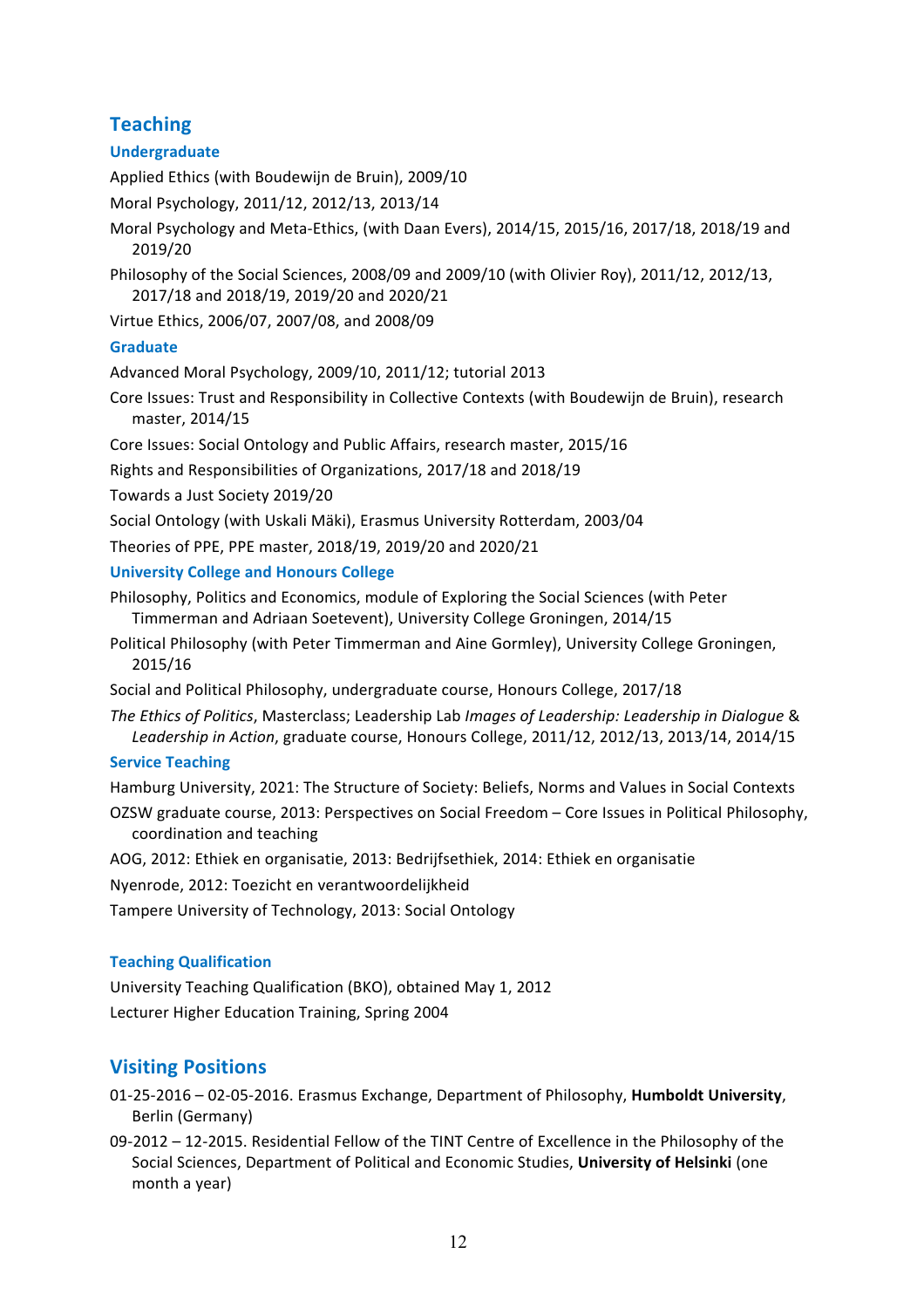- 02-2007 04-2007 Department of Philosophy, **Stanford University** (United States). Sponsored by Michael Bratman
- 01-2007 Department of Social and Moral Philosophy, **University of Helsinki** (Finland). Sponsored by Uskali Mäki
- 05-2004 06-2004 Department of Social and Moral Philosophy, **University of Helsinki** (Finland). Sponsored by Raimo Tuomela
- 05-2003 06-2003 Visiting Fellow of the Centre for Applied Philosophy and Public Ethics (CAPPE) at the **Australian National University**, Canberra (Australia). Sponsored by Philip Pettit and Seumas Miller

# **Conferences and Workshops**

## **Organization Committee**

- Workshop on *Money: What it is? How it should function?* Groningen PPE Centre, University of Groningen & Financial Ethics Research Group of the University of Gothenburg, November 2019.
- Summer School *Public Philosophy and Social Ontology*, OZSW & Groningen PPE Centre, University of Groningen, August 2019.
- Workshop *Business Ethics Engaged*, Business Ethics OZSW & Groningen PPE Centre, University of Groningen, June 2019.
- Workshop *How Moralization and Polarization Affect Collective Action: Philosophers Meet Psychologists*, PPE Centre and Faculty of Economics and Business, University of Groningen, March 2019.
- *Responsibility in Science and Technology* (joint with TU Delft, University of Helsinki, University of Tampere, University of Jyväskylä)
	- Manuscript workshop 'The Structure of Society (by Frank Hindriks)', in Groningen. March 2018
	- Workshop 'Collective Responsibility'. TINT centre of Excellence in the Philosophy of the Social Sciences. Helsinki, November 2017.
	- 'Collective Intentionality X', in The Hague. August/September 2016
- 'Shared Actions and Collective Responsibilities: How to Construct or Resist Social Reality'. Groningen, March 2015
- 'Blame in Action: How Moral Evaluation Bears on Intentionality.' Potsdam (joint with Ralph Stoecker), July 2010
- Symposium 'Identity and Civic Integration', Institute for Integration and Social Efficacy (ISW). Groningen, June 2010
- 'Empirical Ethics.' Groningen, March 2010
- *Political Philosophy and Social Ontology* (PPSO). Workshop series (joint with Boudewijn de Bruin)
	- *-* 'Collective Responsibility and Group Rights.' Groningen, April 2007
	- *-* 'Supervenience and Reduction.' Groningen, September 2006
	- *-* 'Doing It Together.', Groningen, June 2006
	- *-* 'Political Philosophy and Social Ontology.' Groningen, May 2006

'The Methodology of Positive Economics. Milton Friedman's Essay at 50.' Rotterdam, December 2003

'Collective Intentionality III: Collective Intentionality, Organizations, and Institutions.' Rotterdam, December 2002

PhD seminar of the Erasmus Institute for Philosophy and Economics (EIPE). Rotterdam, 2001 – 2005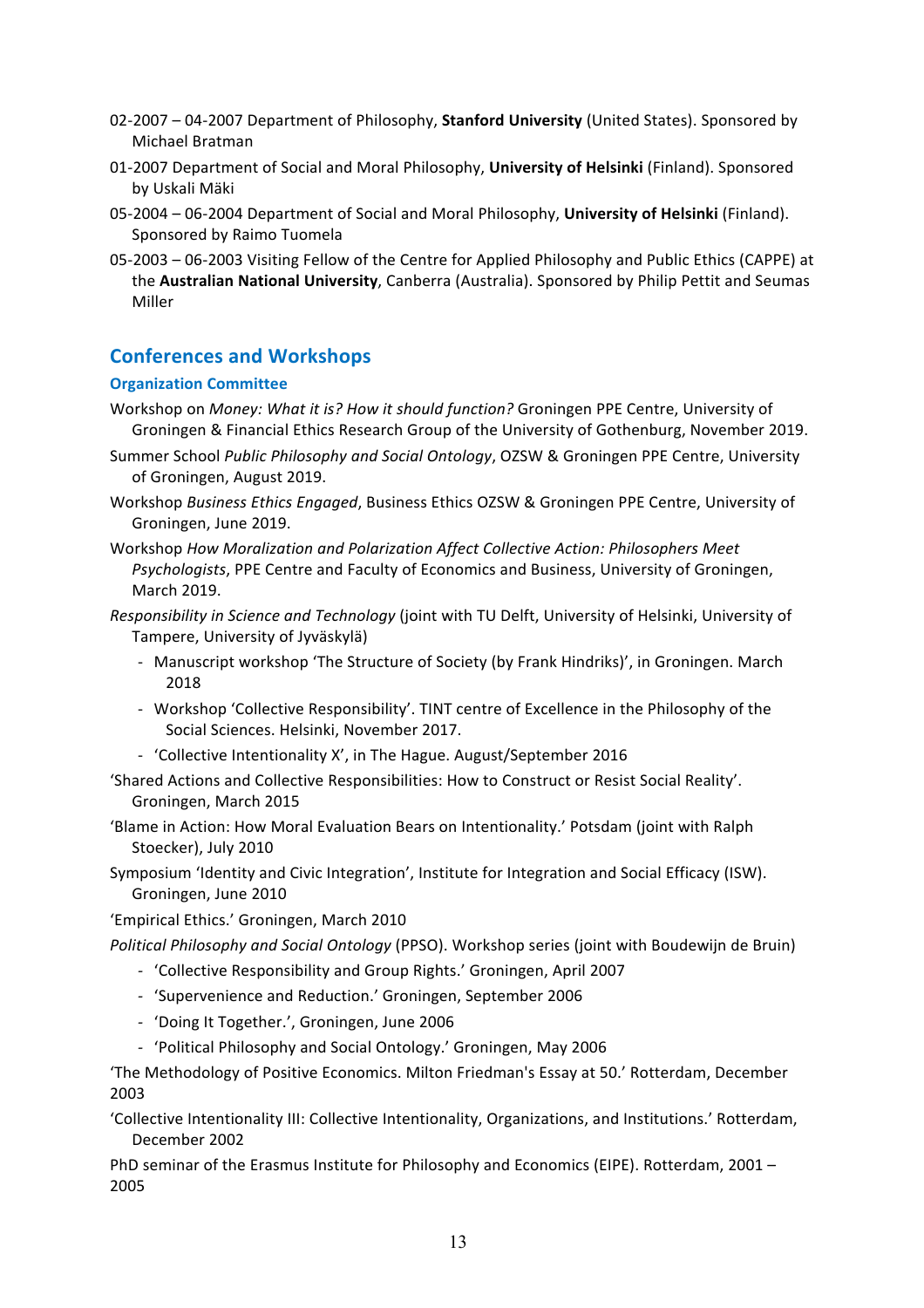### **Program Committee**

Biennial ISOS conferences on Social Ontology (previously Collective Intentionality)

- 'Social Ontology: Collective Intentionality XI.' Boston, August 2018
- Chair, 'Collective Intentionality X.' The Hague, August/September 2016
- 'Collective Intentionality IX: Perspectives on Social Ontology.' Bloomington, September 2014
- 'Collective Intentionality VIII.' Manchester, August 2012
- 'Collective Intentionality VII: Perspectives on Social Ontology.' Basel, August 2010
- 'Collective Intentionality V: Collective Responsibility.' Helsinki, September 2006
- 'Collective Intentionality IV: Cognition and Collective Intentionality.' Siena, October 2004
- Lorentz workshop "The Morality of Inequality: An Interdisciplinary Perspective on How to Make a Difference", Leiden, May 2016.

European Network of the Philosophy of the Social Sciences (ENPOSS), Helsinki, August 2016

- Advisory Committee of three workshops on Moral Agency, Deliberative Awareness, and Conscious Control, held in Leusden and Rotterdam
	- 'Narrativity: Interpretation, Embodiment, and Responsibility' October 2012
	- 'Everyday Reason Talk', October 2011
	- 'Strawsonian and Consequentialist Views on Personal Responsibility', October 2010
- European Network for Social Ontology II (ENSO), 'Social Ontology: Metaphysical and Empirical Perspectives'. Rome, September 2011
- Second Annual Dutch Conference on Practical Philosophy. Conference of the Netherlands School for Research in Practical Philosophy. Groningen, October 2010

## **Presentations – 161**

#### *Invited – 44* **(28 international; 16 national)**

- 44. Group Agency and Group Reasoning. Vienna, October 2020. Paper: 'Corporate Reasoning and the Moral Standing of Collective Agents.'
- 43. Manuscript Workshop 'Shared and Institutional Agency: Toward a Planning Theory of Human Practical Organization' by Michael Bratman. New Haven, Yale University.
- 42. MANCEPT Workshops in Political Theory. Manchester, September 2019. Paper: 'The Problem of Insignificant Hands.'
- 41. Social Ontology 2019. The 6<sup>th</sup> biennial ENSO Conference. Tampere, August 2019. Keynote lecture: 'Sustainable Institutions.'
- 40. Seminar of the Erasmus Institute for Philosophy and Economics (EIPE). Rotterdam, October 2018. Presentation: 'Institutions and Virtual Sanctions: How Social Norms Motivate and Justify.'
- 39. Workshop on Social Coordination and Communication. Nijmegen, November 2018. Presentation: 'Institutions and Virtual Sanctions: How Social Norms Motivate and Justify.'
- 38. Manuscript Workshop 'Group Duties' by Stephanie Collins. Budapest, June 2018. Presentation: 'Collective Duties'.
- 37. Workshop 'Social Metaphysics'. Barcelona, September 2017. Presentation: 'What Is the Difference Between Money and Gender'
- 36. Conference 'Is and Ought: The Ethical and Legal Relevance of Moral Psychology.' Center for Interdisciplinary Research (ZiF), Bielefeld, May 2017. Presentation: 'Responsibility and Consciousness: The Role of Rationalization'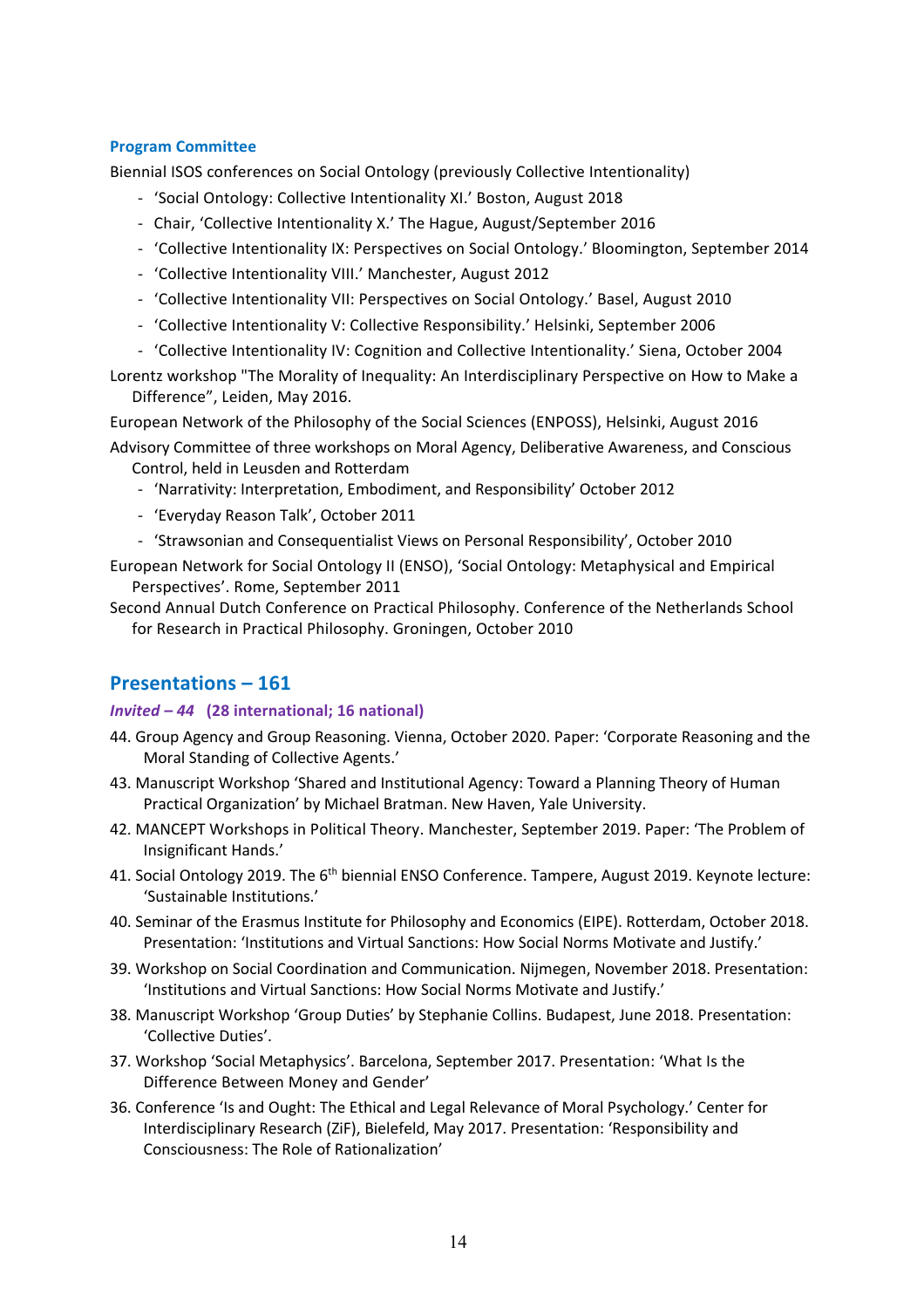- 35. Philosophy and Ethics seminar, Eindhoven, April 2017. Presentation: 'Responsibility and Consciousness: The Role of Rationalization'
- 34. Conference 'The Descent of Moral Sentiment', Utrecht, February 2017. Presentation: 'Sentimental Rationalism'
- 33. Lorentz Workshop 'the Morality of Inequality'. Leiden, May 2016. Presentation: 'Moral Responsibility'.
- 32. Workshop 'Reassessing Responsibility', Cambridge University, May 2016. Presentation: 'Responsibility, Consciousness, and Rationalization'.
- 31. Seminar of the Erasmus Institute for Philosophy and Economics (EIPE). Rotterdam, February 2016. Presentation: 'What's the Difference Between Money and Gender? Social Construction, Critique and Change.'
- 30. Lecture Series 'The Philosophy of Social Functions' (DFG Network: Social Functions), Humboldt-Universität Berlin, February 2016. Presentation: 'What's the Difference Between Money and Gender? Social Construction, Critique and Change.'
- 29. Philosophical Colloquium Essen, January 2016. Presentation: 'What's the Difference Between Money and Gender? Social Construction, Critique and Change.'
- 28. Summer School 'Ethics and the Empirical Sciences: Emotions and Moral Agency', Rotterdam, August 2015. Presentation: 'A Cognitive Dissonance Model of Conscience: Beyond Moral Hypocrisy and Confabulation' (joint with Maureen Sie)
- 27. Philosophical Colloquium RWTH, Aachen, July 2015. Presentation: 'What Is the Difference Between Money and Gender?'
- 26. Workshop Social Complexes 2, University of Gothenburg, May 2015. Presentation: 'The Social Constitution and Political Construction of Institutions'
- 25. Workshop 'How to Derive Ought from Is', University of Milan, January 2015. Presentation: 'Can Constitutive Rules Bridge the Gap Between Is and Ought Statements?'
- 24. Seminar of the Center for Law and Cosmopolitan Values, Antwerp, May 2014. Presentation: 'Taking Responsibility Together.'
- 23. Interdisciplinary Workshop 'Volitional Action: Bottom Up and Top Down'. Bielefeld, November 2013. Presentation: 'Joint Action, Unintended Consequences, and Collective Responsibility'
- 22. Workshop 'Dependence in Social Ontology'. Humboldt University, Berlin, December 2012. Presentation: 'The Constitution of Institutional Entities'
- 21. Workshop 'Law in the First Person: Analytical Approaches'. Tilburg, September 2012. Presentation: 'Institutions, Obligations, and the First Person'
- 20. Workshop 'Group Agency and Collective Intentionality'. Vienna, May 2012. Presentation: 'Are Organizations Psychopaths or Moral Persons?'
- 19. Workshop 'Autonomy, Collectives, and Responsibility', University of Amsterdam, Amsterdam, February 2012. Presentation: 'Are Organizations Psychopaths or Moral Persons?'
- 18. Keynote speaker, workshop 'Experimental Philosophy', Eindhoven, October 2011. Presentation: 'Normativity in Action: How to Explain the Knobe Effect and Its Relatives'.
- 17. Seminar of the Department of Economics, Business, and Statistics of the University of Milan. Milan, June 2011. Presentation: 'How to Think about Institutions? From Regularities to Constitutive Rules'.
- 16. Colloquium of the Institute of Cognition and Culture of the School of History and Anthropology at Queen's University Belfast. Belfast, April 2011. Presentation: 'Normativity in Action: How to Explain the Knobe Effect and Its Relatives'.
- 15. Exploring Virtues: Conceptual Meaning and their Relationships with Personality Traits. Invited Symposium at the 15<sup>th</sup> European Conference on Personality. Brno, July 2010. Presentation: 'Virtue, Mind, and Behaviour: From Situationism to Dual Process Theory'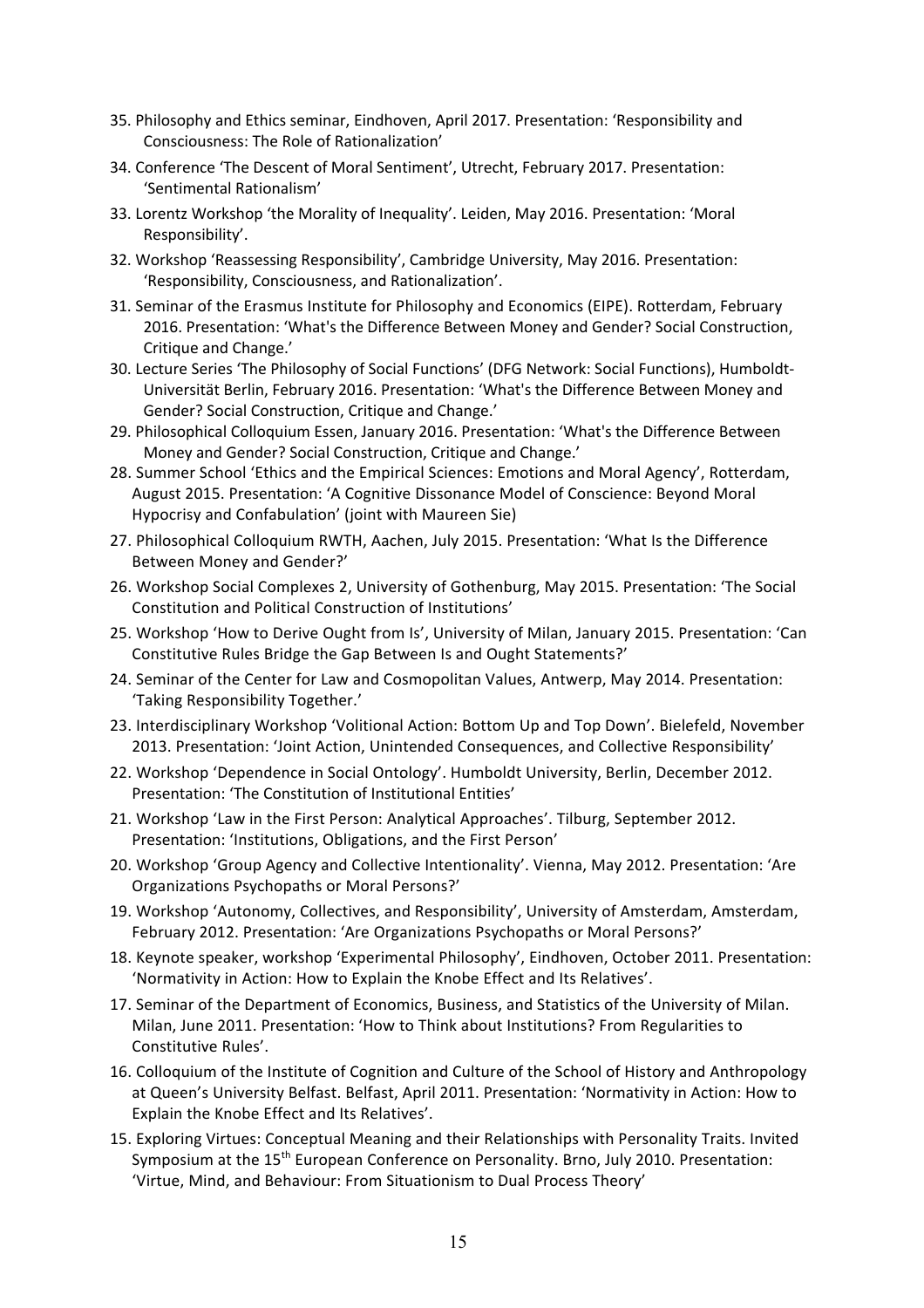- 14. Lorentz Center workshop 'Understanding and the Aims of Science'. Leiden, May 2010. Presentation: 'Idealization, Mechanisms, and Understanding in Economics'.
- 13. Colloquium of the Philosophy Department at TU Delft. Delft, April 2010. Presentation: 'Blame in Action: Intentional Agency, Moral Evaluation, and *Mens Rea*'
- 12. Colloquium of the DFG Research Group 'Limits of Intentionality'. Konstanz, January 2009. Presentation: 'Collective Decision-Making, Agency, and Responsibility'.
- 11. Seminar of the Erasmus Institute for Philosophy and Economics (EIPE). Rotterdam, November 2008. Presentation: 'Idealization, Explanation, and Understanding'
- 10. Philosophy Seminar. Cologne, May 2008. Presentation: 'Corporate Power, Freedom, and Responsibility'.
- 9. Research Seminar 'Mind in Action'. Nijmegen, April 2008. Presentation: 'The Location Problem in Social Ontology'
- 8. Roundtable 'Ethics and Psychology of Economists and Economics'. Rotterdam, April 2008. Presentation: 'The Political Trial'
- 7. Workshop 'Idealizations in Science'. Tilburg, October 2008. Presentation: 'Ideal Idealization'
- 6. Author Meets Critics session on *The Methodology of Experimental Economics* by Francesco Guala Pacific Division meeting of the American Philosophical Association (APA). San Francisco, April 2007. Presentation: 'The Scope of Experimental Economics'.
- 5. Seminar at the University of California at Irvine, March 2007. Presentation: 'The Is-Ought Argument, Joint Acceptance, and the Logic of Institutional Action'.
- 4. Seminar at the University of Missouri-Columbia, February 2007. Presentation: 'The Freedom of Collectives'.
- 3. Philosophy of Science seminar at the University of Helsinki, January 2007. Presentation: 'Saving Truth for Economics'.
- 2. Social Ontology and Constitutive Attitudes. Helsinki, August 2006. Presentation: 'Is There Such a Thing as a University?'
- 1. Adam Smith Seminar. Hamburg, April 2006. Presentation: 'Collective Freedom and Collective Responsibiltity'.

## *Contributed – 117* **(78 international; 39 national)**

#### 2020 – Vici Workshop. Umea

- 2019 14th Conference of the International Network for Economic Method (INEM). Helsinki \* Conference 'To What End: Narratives, Institutions and Practices.' Notre Dame, South Bend \* TiLPS seminar. Tilburg. March 2019. \* TINT Centre in the Philosophy of the Social Sciences, PoSS Seminar. Helsinki.
- 2018 Second Annual Conference of the PPE Society. New Orleans \* OZSW Business Ethics Meeting. Tilburg \* Annual Congress of the Canadian Philosophical Association. Montreal \* OZSW Manuscript Workshop on *Intentions Unbound. The Rationality and Morality of Intentions* by Ulrike Heuer. Utrecht \* 4<sup>th</sup> International Conference on Philosophy and Economics. Lyon \* Conference on Social Ontology (Collective Intentionality XI). Boston \* Conference of the European Network for the Philosophy of the Social Sciences (ENPOSS). Hannover \* A Conference on Energy Justice and the Capability Approach. Malmö.
- 2017 TINT Centre of Excellence in the Philosophy of the Social Sciences, PoSS Seminar. Helsinki \* TINT Centre of Excellence in the Philosophy of the Social Sciences, Workshop on Collective Responsibility. Helsinki \* OZSW Seminar on Moral Responsibility. VU University \* MANCEPT Workshops in Political Theory. Manchester \* European Network of Social Ontology V. Lund.
- 2015 Conference on Experimental Philosophy, Bochum, November 2015 \* European Network of Social Ontology IV. Palermo \* Workshop on Social Kinds. Tampere \* Workshop on Self-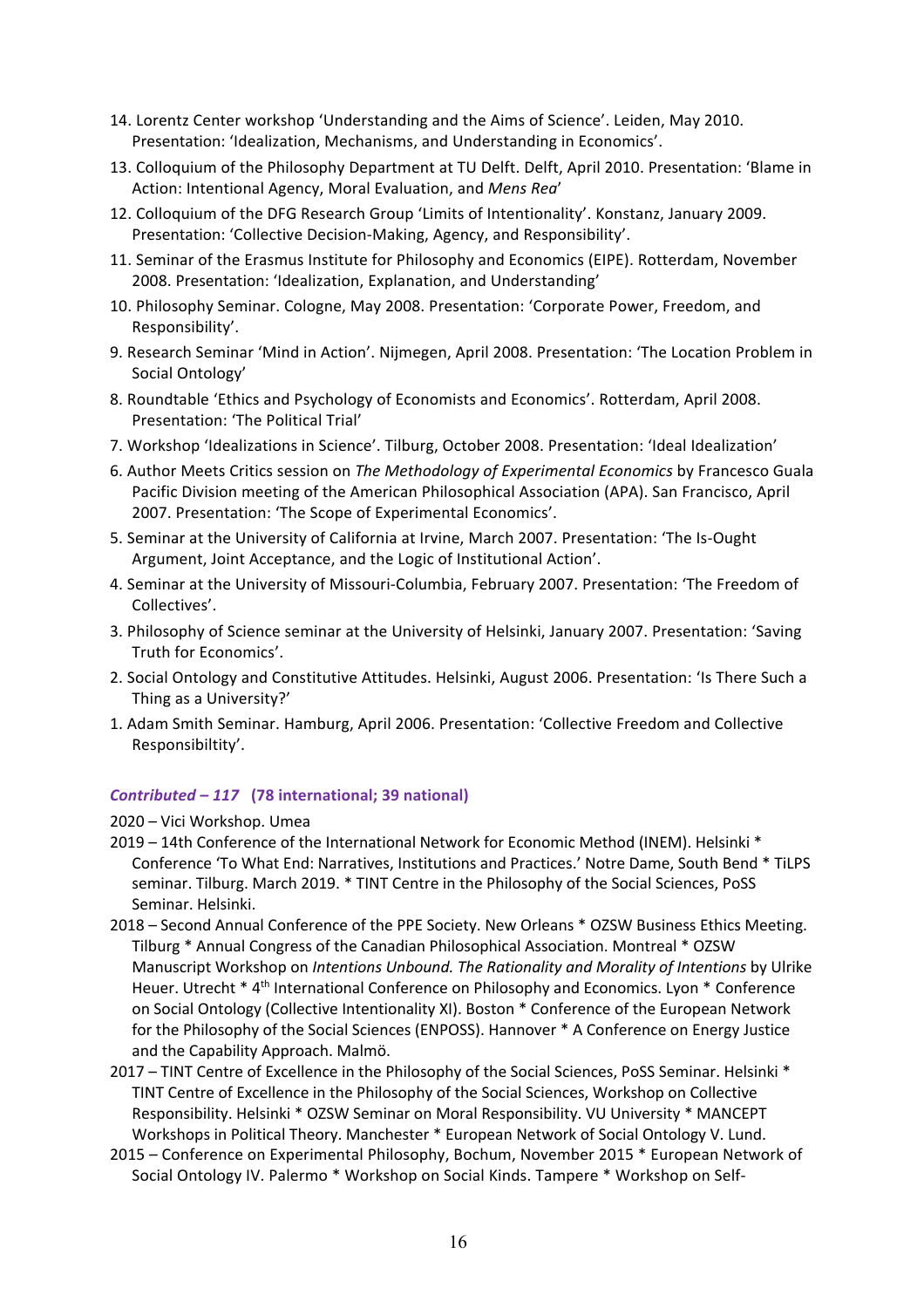Knowledge and Moral Agency. Nijmegen. \* TINT Centre of Excellence in the Philosophy of the Social Sciences, Helsinki (Brown bag and PoSS seminar) \* Conference on the Ethics of Economic Institutions. Utrecht.

- 2014 Conference on Intentions, Distal and Proximal. Antwerp \* Dutch Research School of Philosophy (OZSW). Nijmegen \* Workshop on Moral Responsibility. Amsterdam \* Conference on Collective Intentionality IX. University of Indiana \* Conference on Aspects of Collectivity. University of Bristol \* Workshop on the Epistemic Dimension of Moral Responsibility. VU University Amsterdam \* Research Seminar TINT Finnish Centre of Excellence in the Philosophy of the Social Sciences \* Workshop on Collective Obligation. University of Manchester \* Annual Meeting of the Business Ethics Working Group of the OZSW, University of Tilburg \* Book Symposium on John Broome's *Rationality Through Reasoning*, University of Antwerp.
- 2013 Dutch Research School of Philosophy (OZSW). Rotterdam \* Workshop 'Everyday Reasons'. Rotterdam \* Conference of the European Network for Social Ontology III (ENSO). Helsinki \* MANCEPT Workshops in Political Theory. Manchester \* Joint Action Meeting 5 (JAM5), Humboldt University Berlin \* Research Seminar Philosophy, University of Helsinki \* Research Seminar TINT Finnish Centre of Excellence in the Philosophy of the Social Sciences \* Workshop 'Critical Theory and Social Ontology: Power'. Humboldt University, Berlin
- 2012 Netherlands School for Research in Practical Philosophy (NSRPP). Eindhoven \* Workshop *Narrativity, Interpretation and Responsibility*. Leusden \* Experimental Philosophy Conference. Buffalo \* Conference Collective Intentionality VIII. Manchester \* Joint Session. Stirling
- 2011 Workshop *Everyday Reason Talk*. Leusden \* Netherlands School for Research in Practical Philosophy (NSRPP). Amsterdam \* Conference of the European Network for Social Ontology II (ENSO), Social Ontology: Metaphysical and Empirical Perspectives. Rome \* Spring School *Making the Social World*. Milan \* 7th International Symposium of Cognition, Logic and Communication: Morality and the Cognitive Sciences. Riga \* Experimental Philosophy Workshop: Attributions of Consciousness. New York
- 2010 Blame in Action: How Moral Evaluation Bears on Intentionality. Potsdam
- 2009 Moral Theory and Empirical Research in Psychology and Neuroscience in the Netherlands. Utrecht \* Expert Meeting on Virtues, Values, and Personality. Rome \* European Network for Social Ontology (ENSO), Inaugural Conference. Konstanz \* Netherlands School for Research in Practical Philosophy (NSRPP). Doorn \* Seventh International Conference of the German Society for Analytic Philosophy (GAP.7), Reflections and Projections: Challenges to Philosophy. Bremen \* Moral Responsibility: Neuroscience, Organization, and Engineering. Delft \* Conference of the International Network for Economic Method (INEM). Xalapa (Mexico) \* Philosophers' Rally. Enschede. \* LSE-Groningen Workshop 2009, Part I: Models of Value and Opinion. London
- 2008 Dutch Research School for Ethics. Annual Workshops. Utrecht. \* MANCEPT Workshops in Political Theory. Manchester. \* 31st International Wittgenstein Symposium: 'Reduction and Elimination in Philosophy and the Sciences.' Kirchberg (Austria). \* Conference on Collective Intentionality VI: 'Social Change'. Berkeley. \* Reduction and the Special Sciences. Tilburg.
- 2007 Models and Simulations 2. Tilburg. \* Joint Session of the Aristotelian Society and the Mind Association. Bristol. \* Annual Conference of the British Society for Philosophy of Science. Bristol. \* Workshop on Human Agency. Jyväskylä. \* Vierde Vlaams-Nederlands Congres voor Algemene en Speciale Wetenschapsfilosofie. Leusden. \* Selfhood, Normativity and Control. Radboud University Nijmegen. \* Pacific Division meeting of the American Philosophical Association (APA). San Francisco. \* Ninth Annual Philosophy of Social Science Roundtable, University of South Florida, Tampa.
- 2006 National Research Seminar Philosophy of Science. Utrecht (the Netherlands) \* Dutch Research School for Ethics. Annual Workshops. Utrecht. \* 'Minds in Interaction'. Workshop held at the Netherlands Institute for Advanced Study (NIAS), Wassenaar (the Netherlands). \* Conference on Collective Intentionality V: 'Collective Responsibility'. Helsinki. \* IX Summer